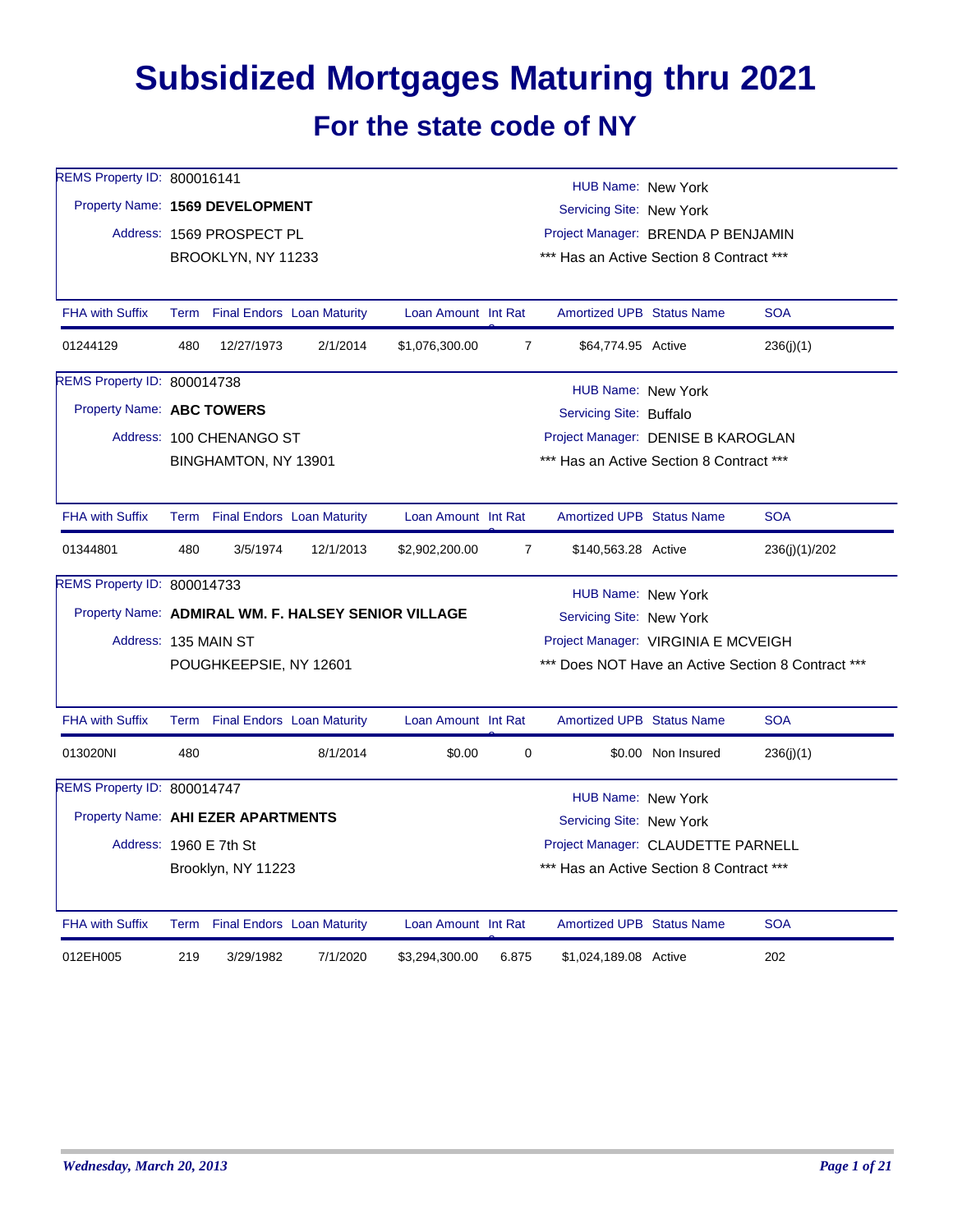| REMS Property ID: 800014752              |                    |                                 |                                   |                     |                                          | HUB Name: New York               |                                                    |                      |  |  |
|------------------------------------------|--------------------|---------------------------------|-----------------------------------|---------------------|------------------------------------------|----------------------------------|----------------------------------------------------|----------------------|--|--|
| Property Name: ALDUS GREEN               |                    |                                 |                                   |                     |                                          | Servicing Site: New York         |                                                    |                      |  |  |
|                                          |                    | Address: 996 ALDUS ST           |                                   |                     |                                          | Project Manager: JAMES WELK      |                                                    |                      |  |  |
|                                          |                    | <b>BRONX, NY 10459</b>          |                                   |                     | *** Has an Active Section 8 Contract *** |                                  |                                                    |                      |  |  |
| <b>FHA with Suffix</b>                   | Term               |                                 | <b>Final Endors Loan Maturity</b> | Loan Amount Int Rat |                                          | <b>Amortized UPB Status Name</b> |                                                    | <b>SOA</b>           |  |  |
|                                          |                    |                                 |                                   |                     |                                          |                                  |                                                    |                      |  |  |
| 01235116-P                               | 20                 |                                 | 10/1/2019                         | \$0.00              | $\mathbf{1}$                             |                                  | \$5,077,592.95 Accruing/non-Payi 221(d)(4)MKT      |                      |  |  |
| 01235647                                 | 240                | 9/30/1999                       | 10/1/2019                         | \$100,000.00        | 10.5                                     | \$56,268.11 Active               |                                                    | 223(a)(7)/221(d)(4)M |  |  |
| REMS Property ID: 800014773              |                    |                                 |                                   |                     |                                          | HUB Name: New York               |                                                    |                      |  |  |
| Property Name: ASSOCIATED BLIND          |                    |                                 |                                   |                     |                                          | Servicing Site: New York         |                                                    |                      |  |  |
|                                          |                    | Address: 135 W 23RD ST          |                                   |                     |                                          |                                  | Project Manager: ISABEL SUAREZ                     |                      |  |  |
|                                          |                    | NEW YORK, NY 10011              |                                   |                     |                                          |                                  | *** Has an Active Section 8 Contract ***           |                      |  |  |
| <b>FHA with Suffix</b>                   |                    |                                 | Term Final Endors Loan Maturity   | Loan Amount Int Rat |                                          | <b>Amortized UPB Status Name</b> |                                                    | <b>SOA</b>           |  |  |
| 012EH004                                 | 480                | 5/2/1984                        | 12/1/2020                         | \$11,152,300.00     | 6.875                                    | \$4,912,963.33 Active            |                                                    | 202                  |  |  |
| REMS Property ID: 800014774              |                    |                                 |                                   |                     |                                          | HUB Name: New York               |                                                    |                      |  |  |
| Property Name: AUBURN HEIGHTS APARTMENTS |                    |                                 |                                   |                     | Servicing Site: Buffalo                  |                                  |                                                    |                      |  |  |
|                                          | Address: AUSTIN DR |                                 |                                   |                     |                                          |                                  | Project Manager: KIMBERLY B HOGAN                  |                      |  |  |
|                                          |                    | AUBURN, NY 13021                |                                   |                     |                                          |                                  | *** Has an Active Section 8 Contract ***           |                      |  |  |
| <b>FHA with Suffix</b>                   |                    |                                 | Term Final Endors Loan Maturity   | Loan Amount Int Rat |                                          | <b>Amortized UPB Status Name</b> |                                                    | <b>SOA</b>           |  |  |
| 01335074                                 | 480                | 1/30/1981                       | 1/1/2021                          | \$1,366,900.00      | 7.5                                      | \$632,953.47 Active              |                                                    | 221(d)(4)MKT         |  |  |
| REMS Property ID: 800014776              |                    |                                 |                                   |                     |                                          | <b>HUB Name: New York</b>        |                                                    |                      |  |  |
| Property Name: AUGUST P PETRILLO APTS    |                    |                                 |                                   |                     |                                          | Servicing Site: New York         |                                                    |                      |  |  |
|                                          |                    | Address: 110 N THIRD AVE        |                                   |                     |                                          |                                  | Project Manager: AMBROSIO MELENDEZ                 |                      |  |  |
|                                          |                    | MOUNT VERNON, NY 10550          |                                   |                     |                                          |                                  | *** Does NOT Have an Active Section 8 Contract *** |                      |  |  |
| <b>FHA with Suffix</b>                   |                    | Term Final Endors Loan Maturity |                                   | Loan Amount Int Rat |                                          | <b>Amortized UPB Status Name</b> |                                                    | <b>SOA</b>           |  |  |
| 01244102                                 | 480                | 6/25/1974                       | 7/1/2014                          | \$1,094,262.00      | $\overline{7}$                           | \$267,191.92 Active              |                                                    | 236(j)(1)            |  |  |
| REMS Property ID: 800014792              |                    |                                 |                                   |                     |                                          | HUB Name: New York               |                                                    |                      |  |  |
| Property Name: BAPTIST MANOR             |                    |                                 |                                   |                     |                                          | Servicing Site: Buffalo          |                                                    |                      |  |  |
|                                          |                    | Address: 276 LINWOOD AVE        |                                   |                     |                                          |                                  | Project Manager: JAY E NEUBAUER                    |                      |  |  |
|                                          |                    | BUFFALO, NY 14209               |                                   |                     |                                          |                                  | *** Has an Active Section 8 Contract ***           |                      |  |  |
| <b>FHA with Suffix</b>                   |                    | Term Final Endors Loan Maturity |                                   | Loan Amount Int Rat |                                          | <b>Amortized UPB Status Name</b> |                                                    | <b>SOA</b>           |  |  |
| 014037NI                                 | 480                |                                 | 5/21/2014                         | \$0.00              | 0                                        |                                  | \$0.00 Non Insured                                 | 236(j)(1)            |  |  |
|                                          |                    |                                 |                                   |                     |                                          |                                  |                                                    |                      |  |  |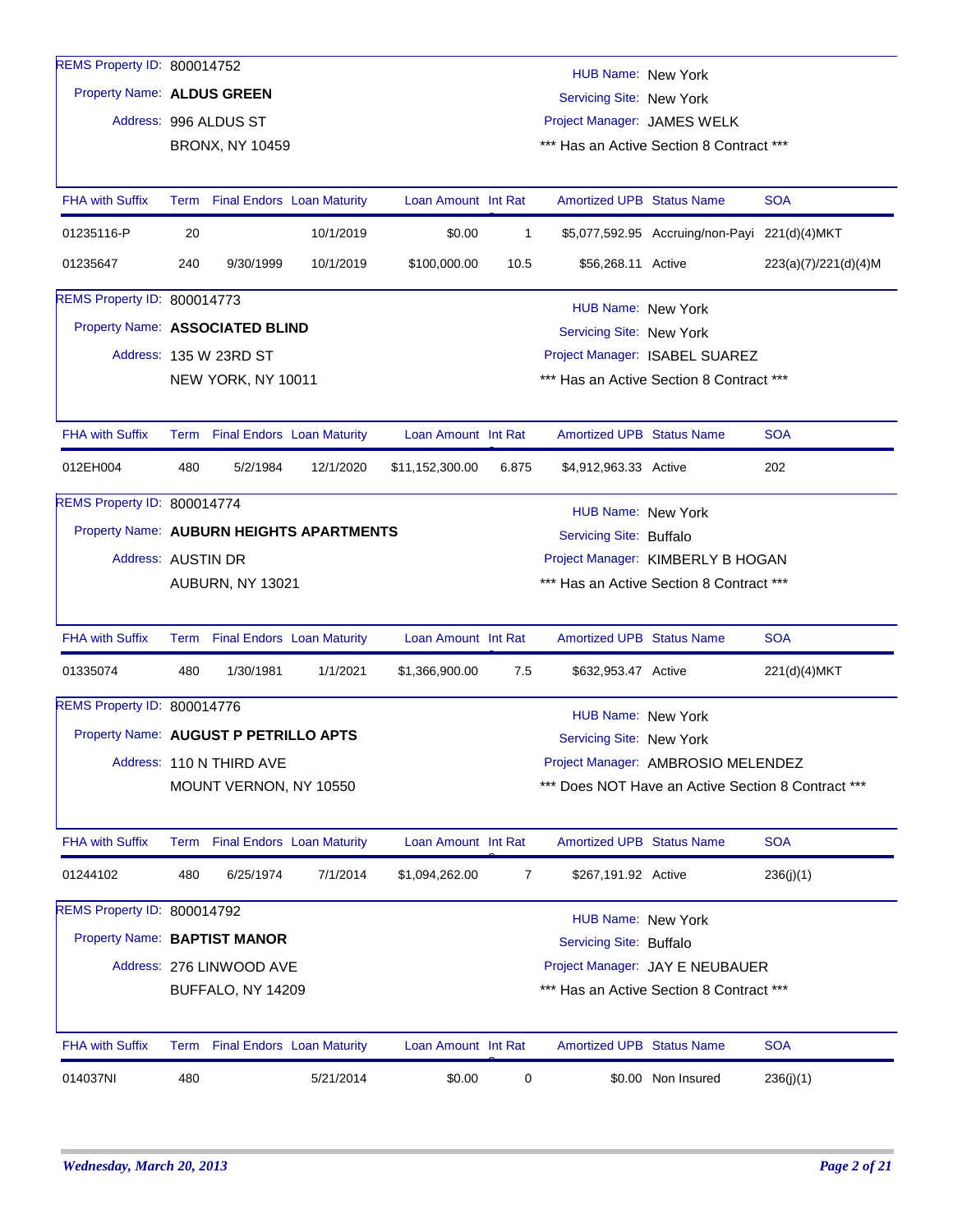| REMS Property ID: 800014798          |         |                               |                                 |                     |      | HUB Name: New York                       |                    |                      |
|--------------------------------------|---------|-------------------------------|---------------------------------|---------------------|------|------------------------------------------|--------------------|----------------------|
| Property Name: BAY TOWERS            |         |                               |                                 |                     |      | Servicing Site: New York                 |                    |                      |
|                                      |         | Address: 319 Beach 98th St    |                                 |                     |      | Project Manager: ANTHONY R GIGANTI       |                    |                      |
|                                      |         | Rockaway Park, NY 11694       |                                 |                     |      | *** Has an Active Section 8 Contract *** |                    |                      |
|                                      |         |                               |                                 |                     |      |                                          |                    |                      |
| <b>FHA with Suffix</b>               |         |                               | Term Final Endors Loan Maturity | Loan Amount Int Rat |      | <b>Amortized UPB Status Name</b>         |                    | <b>SOA</b>           |
| 01211031                             | 479     | 6/16/1977                     | 7/1/2017                        | \$5,475,544.00      | 8.13 | \$1,660,557.74 Active                    |                    | 207/223(f)           |
| REMS Property ID: 800014800          |         |                               |                                 |                     |      | <b>HUB Name: New York</b>                |                    |                      |
| Property Name: BEAVERIDGE            |         |                               |                                 |                     |      | Servicing Site: New York                 |                    |                      |
|                                      |         | Address: 1965 ALLAN AVE       |                                 |                     |      | Project Manager: JAMES H WESTMORELAND    |                    |                      |
|                                      |         |                               | YORKTOWN HEIGHTS, NY 10598      |                     |      | *** Has an Active Section 8 Contract *** |                    |                      |
|                                      |         |                               |                                 |                     |      |                                          |                    |                      |
| <b>FHA with Suffix</b>               |         |                               | Term Final Endors Loan Maturity | Loan Amount Int Rat |      | <b>Amortized UPB Status Name</b>         |                    | <b>SOA</b>           |
| 01235687                             | 164     | 9/25/2007                     | 6/1/2021                        | \$4,171,500.00      | 6.15 | \$2,896,172.13 Active                    |                    | 223(a)(7)/221(d)(4)M |
| REMS Property ID: 800014807          |         |                               |                                 |                     |      | <b>HUB Name: New York</b>                |                    |                      |
| Property Name: BEEKMAN TOWERS        |         |                               |                                 |                     |      | Servicing Site: Buffalo                  |                    |                      |
|                                      |         | Address: 50 TRUMAN AVE        |                                 |                     |      | Project Manager: THOMAS P DRUELINGER     |                    |                      |
|                                      |         | PLATTSBURGH, NY 12901         |                                 |                     |      | *** Has an Active Section 8 Contract *** |                    |                      |
|                                      |         |                               |                                 |                     |      |                                          |                    |                      |
| FHA with Suffix                      |         |                               | Term Final Endors Loan Maturity | Loan Amount Int Rat |      | <b>Amortized UPB Status Name</b>         |                    | <b>SOA</b>           |
| 01344068                             | 480     | 5/26/1976                     | 6/1/2016                        | \$2,281,300.00      | 7    | \$481,913.47 Active                      |                    | 236(j)(1)            |
| REMS Property ID: 800014814          |         |                               |                                 |                     |      | <b>HUB Name: New York</b>                |                    |                      |
| Property Name: BENNETT MANOR         |         |                               |                                 |                     |      | Servicing Site: Buffalo                  |                    |                      |
|                                      |         | Address: 100 BENNETT MANOR DR |                                 |                     |      | Project Manager: DENISE B KAROGLAN       |                    |                      |
|                                      |         | EAST SYRACUSE, NY 13057       |                                 |                     |      | *** Has an Active Section 8 Contract *** |                    |                      |
|                                      |         |                               |                                 |                     |      |                                          |                    |                      |
| <b>FHA with Suffix</b>               |         |                               | Term Final Endors Loan Maturity | Loan Amount Int Rat |      | <b>Amortized UPB Status Name</b>         |                    | <b>SOA</b>           |
| 01435033                             | 480     | 2/18/1981                     | 3/1/2021                        | \$3,450,400.00      | 7.5  | \$1,622,931.01 Active                    |                    | 221(d)(4)MKT         |
| REMS Property ID: 800014817          |         |                               |                                 |                     |      | <b>HUB Name: New York</b>                |                    |                      |
| Property Name: BERNARDINE APARTMENTS |         |                               |                                 |                     |      | Servicing Site: Buffalo                  |                    |                      |
|                                      |         | Address: 417 CHURCHILL AVE    |                                 |                     |      | Project Manager: SHARI L SURDI           |                    |                      |
|                                      | APT 306 |                               |                                 |                     |      | *** Has an Active Section 8 Contract *** |                    |                      |
|                                      |         | SYRACUSE, NY 13205            |                                 |                     |      |                                          |                    |                      |
|                                      |         |                               |                                 |                     |      |                                          |                    |                      |
| <b>FHA with Suffix</b>               |         |                               | Term Final Endors Loan Maturity | Loan Amount Int Rat |      | <b>Amortized UPB Status Name</b>         |                    | <b>SOA</b>           |
| 013008NI                             | 480     |                               | 12/5/2014                       | \$0.00              | 0    |                                          | \$0.00 Non Insured | 236(j)(1)            |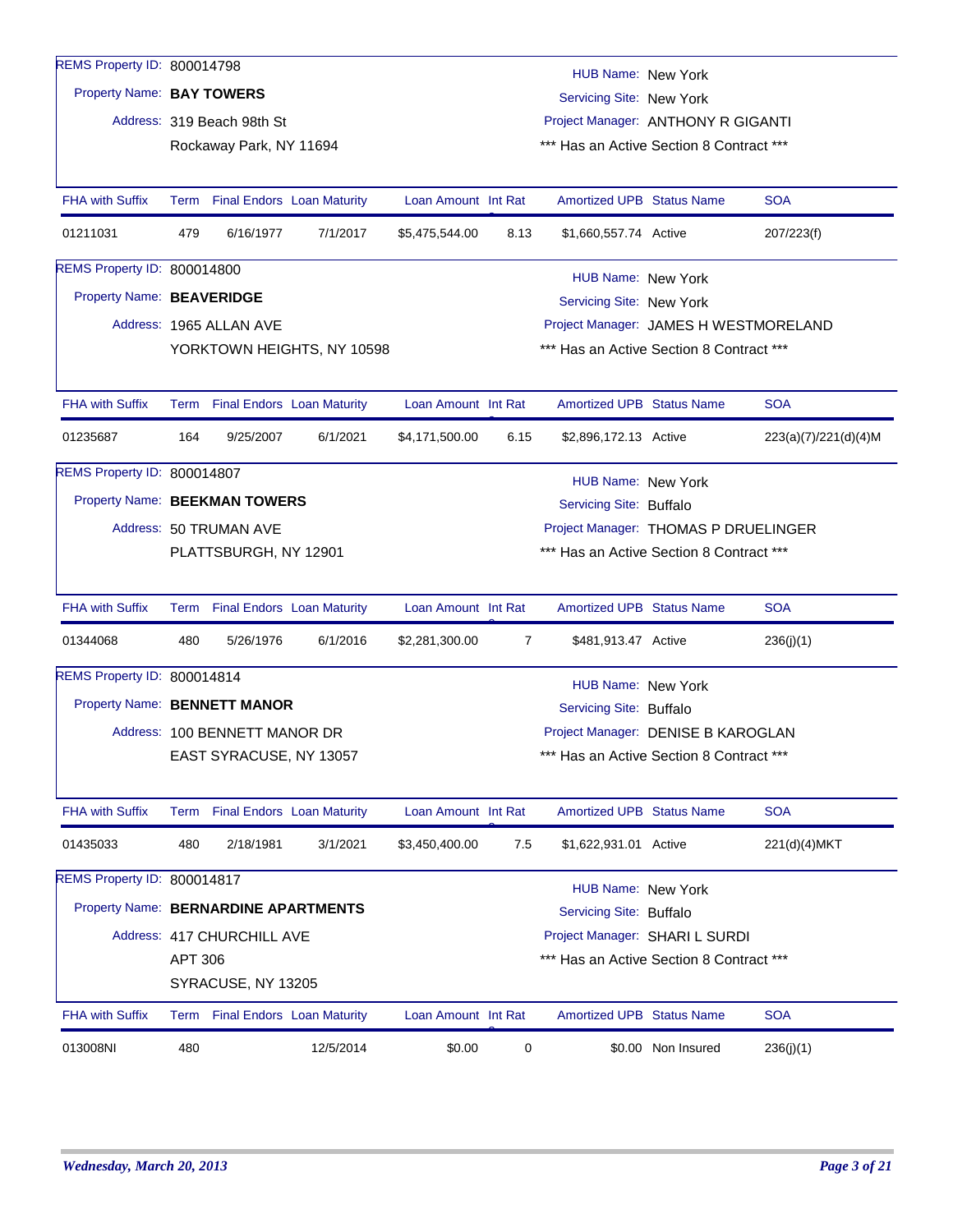| REMS Property ID: 800014824        |     |                                 |                                             |                     |              | <b>HUB Name: New York</b>        |                                          |                                                |
|------------------------------------|-----|---------------------------------|---------------------------------------------|---------------------|--------------|----------------------------------|------------------------------------------|------------------------------------------------|
| Property Name: BISHOP GIBBONS APTS |     |                                 |                                             |                     |              | Servicing Site: Buffalo          |                                          |                                                |
|                                    |     | Address: 1110 PAYNE AVE         |                                             |                     |              |                                  | Project Manager: DENISE B KAROGLAN       |                                                |
|                                    |     |                                 | NORTH TONAWANDA, NY 14120                   |                     |              |                                  | *** Has an Active Section 8 Contract *** |                                                |
|                                    |     |                                 |                                             |                     |              |                                  |                                          |                                                |
| <b>FHA with Suffix</b>             |     | Term Final Endors Loan Maturity |                                             | Loan Amount Int Rat |              | <b>Amortized UPB Status Name</b> |                                          | <b>SOA</b>                                     |
| 01435032                           | 480 | 8/18/1981                       | 10/1/2021                                   | \$4,649,900.00      | 8.35         | \$2,445,255.01 Active            |                                          | 221(d)(4)MKT                                   |
| REMS Property ID: 800014833        |     |                                 |                                             |                     |              | HUB Name: New York               |                                          |                                                |
| Property Name: BMR #3              |     |                                 |                                             |                     |              | Servicing Site: Buffalo          |                                          |                                                |
|                                    |     | Address: 491 CONNECTICUT ST     |                                             |                     |              |                                  | Project Manager: JILL C SMOLEN           |                                                |
|                                    |     | BUFFALO, NY 14213               |                                             |                     |              |                                  | *** Has an Active Section 8 Contract *** |                                                |
|                                    |     |                                 |                                             |                     |              |                                  |                                          |                                                |
| <b>FHA with Suffix</b>             |     | Term Final Endors Loan Maturity |                                             | Loan Amount Int Rat |              | <b>Amortized UPB Status Name</b> |                                          | <b>SOA</b>                                     |
| 01444026-V                         | 19  |                                 | 10/1/2021                                   | \$0.00              | $\mathbf{1}$ | \$1,950,662.85 Operational       |                                          | 236(j)(1)                                      |
| REMS Property ID: 800014834        |     |                                 |                                             |                     |              | HUB Name: New York               |                                          |                                                |
| Property Name: BNAI BRITH          |     |                                 |                                             |                     |              | Servicing Site: Buffalo          |                                          |                                                |
|                                    |     | Address: 400 HUDSON AVE         |                                             |                     |              |                                  | Project Manager: DAVID A BEERS           |                                                |
|                                    |     | ALBANY, NY 12203                |                                             |                     |              |                                  | *** Has an Active Section 8 Contract *** |                                                |
|                                    |     |                                 |                                             |                     |              |                                  |                                          |                                                |
| <b>FHA with Suffix</b>             |     | Term Final Endors Loan Maturity |                                             | Loan Amount Int Rat |              | <b>Amortized UPB Status Name</b> |                                          | <b>SOA</b>                                     |
| 01344802                           | 480 | 1/11/1974                       | 2/1/2014                                    | \$3,894,100.00      | 7            | \$234,393.79 Active              |                                          | 236(j)(1)/202                                  |
| REMS Property ID: 800014858        |     |                                 |                                             |                     |              | <b>HUB Name: New York</b>        |                                          |                                                |
|                                    |     |                                 | Property Name: BROADWAY EAST TOWNHOUSES     |                     |              | Servicing Site: New York         |                                          |                                                |
|                                    |     | Address: 3 GARRIAGHAN DR        |                                             |                     |              | Project Manager: JAMES WELK      |                                          |                                                |
|                                    |     | P.O. Box 1726                   |                                             |                     |              |                                  |                                          | Does NOT Have an Active Section 8 Contract *** |
|                                    |     | KINGSTON, NY 12401              |                                             |                     |              |                                  |                                          |                                                |
| <b>FHA with Suffix</b>             |     | Term Final Endors Loan Maturity |                                             | Loan Amount Int Rat |              | <b>Amortized UPB Status Name</b> |                                          | <b>SOA</b>                                     |
| 013017NI                           | 480 |                                 | 7/14/2015                                   | \$0.00              | 0            |                                  | \$0.00 Non Insured                       | 236(j)(1)                                      |
| REMS Property ID: 800014874        |     |                                 |                                             |                     |              | <b>HUB Name: New York</b>        |                                          |                                                |
|                                    |     |                                 | Property Name: BROTHERS OF MERCY APARTMENTS |                     |              | Servicing Site: Buffalo          |                                          |                                                |
|                                    |     | Address: 10500 BERGTOLD RD      |                                             |                     |              |                                  | Project Manager: JILL C SMOLEN           |                                                |
|                                    |     | CLARENCE, NY 14031              |                                             |                     |              |                                  | *** Has an Active Section 8 Contract *** |                                                |
|                                    |     |                                 |                                             |                     |              |                                  |                                          |                                                |
| <b>FHA with Suffix</b>             |     | Term Final Endors Loan Maturity |                                             | Loan Amount Int Rat |              | Amortized UPB Status Name        |                                          | <b>SOA</b>                                     |
| 014006NI                           | 480 |                                 | 9/26/2014                                   | \$0.00              | 0            |                                  | \$0.00 Non Insured                       | 236(j)(1)                                      |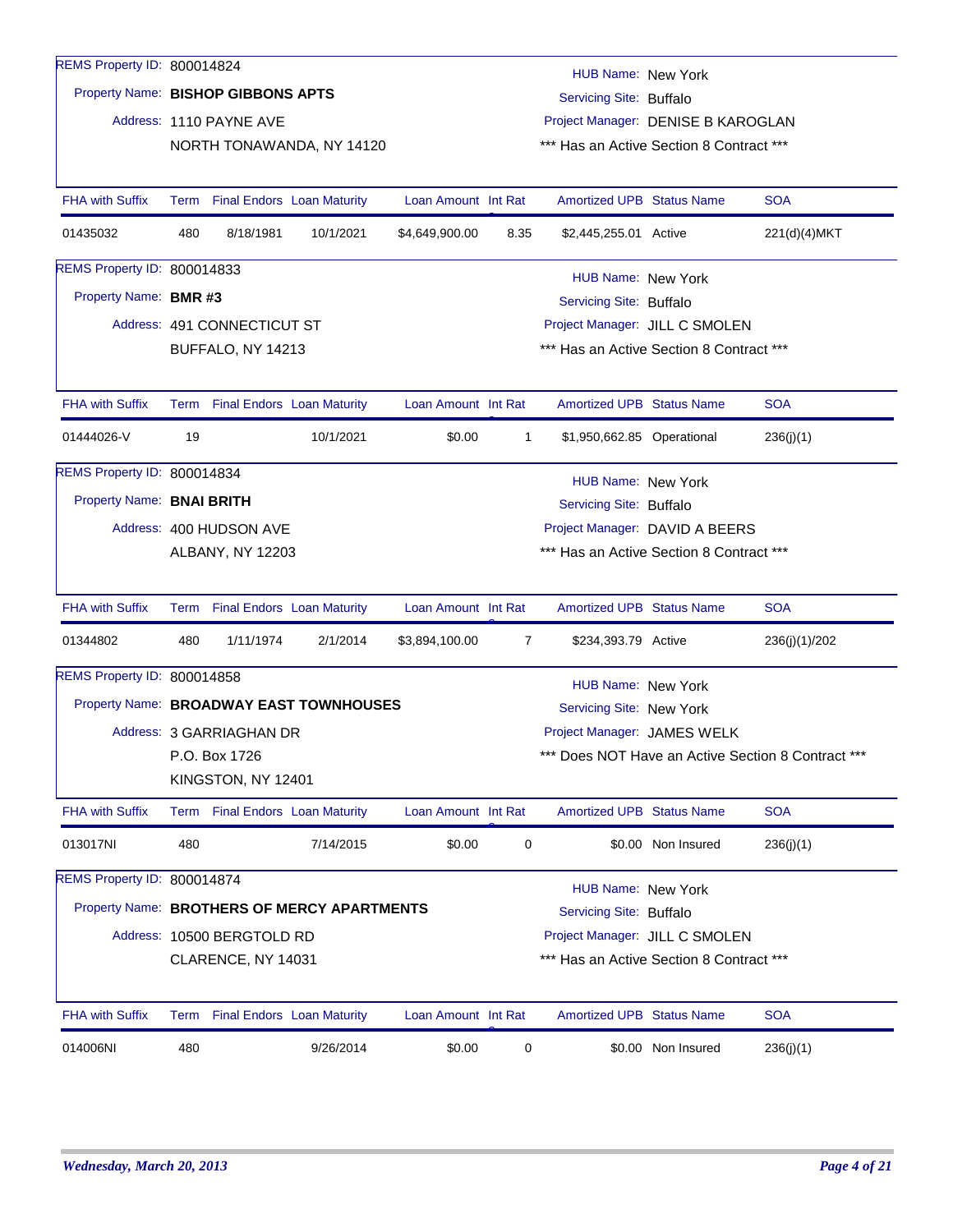| REMS Property ID: 800014888     |      |                                 |                                   |                                                      |     | <b>HUB Name: New York</b>                             |                    |            |  |
|---------------------------------|------|---------------------------------|-----------------------------------|------------------------------------------------------|-----|-------------------------------------------------------|--------------------|------------|--|
| Property Name: BURTON TOWERS    |      |                                 |                                   |                                                      |     | Servicing Site: New York                              |                    |            |  |
|                                 |      | Address: 36 CERONE PL           |                                   |                                                      |     | Project Manager: CARDUCCI H DORLEANS                  |                    |            |  |
|                                 |      | NEWBURGH, NY 12550              |                                   |                                                      |     | *** Has an Active Section 8 Contract ***              |                    |            |  |
|                                 |      |                                 |                                   |                                                      |     |                                                       |                    |            |  |
| <b>FHA with Suffix</b>          |      | Term Final Endors Loan Maturity |                                   | Loan Amount Int Rat                                  |     | <b>Amortized UPB Status Name</b>                      |                    | <b>SOA</b> |  |
| 012EH018                        | 340  | 10/2/1992                       | 2/1/2021                          | \$4,402,200.00                                       | 0   | \$2,307,924.18 Active                                 |                    | 202        |  |
| REMS Property ID: 800014906     |      |                                 |                                   |                                                      |     | HUB Name: New York                                    |                    |            |  |
| Property Name: CAMBRAY COURT    |      |                                 |                                   |                                                      |     | Servicing Site: Buffalo                               |                    |            |  |
|                                 |      | Address: 68-6 WEST MAIN ST      |                                   |                                                      |     | Project Manager: SHARI L SURDI                        |                    |            |  |
|                                 |      | GOUVERNEUR, NY 13642            |                                   |                                                      |     | *** Has an Active Section 8 Contract ***              |                    |            |  |
| <b>FHA with Suffix</b>          |      | Term Final Endors Loan Maturity |                                   | Loan Amount Int Rat                                  |     | <b>Amortized UPB Status Name</b>                      |                    | <b>SOA</b> |  |
| 013006NI                        | 480  |                                 | 12/5/2014                         | \$0.00                                               | 0   |                                                       | \$0.00 Non Insured | 236(j)(1)  |  |
| REMS Property ID: 800015507     |      |                                 |                                   |                                                      |     |                                                       |                    |            |  |
|                                 |      |                                 |                                   | Property Name: CANAAN HOUSES, MILBANK FRAWLEY, SITE1 |     | <b>HUB Name: New York</b><br>Servicing Site: New York |                    |            |  |
| Address: 8 W 118 ST             |      |                                 |                                   |                                                      |     | Project Manager: ANTHONY R GIGANTI                    |                    |            |  |
|                                 |      | NEW YORK, NY 10026              |                                   |                                                      |     | *** Has an Active Section 8 Contract ***              |                    |            |  |
|                                 |      |                                 |                                   |                                                      |     |                                                       |                    |            |  |
| <b>FHA with Suffix</b>          |      | Term Final Endors Loan Maturity |                                   | Loan Amount Int Rat                                  |     | Amortized UPB Status Name                             |                    | <b>SOA</b> |  |
| 012128NI                        | 480  |                                 | 11/21/2014                        | \$0.00                                               | 0   |                                                       | \$0.00 Non Insured | 236(j)(1)  |  |
| REMS Property ID: 800014927     |      |                                 |                                   |                                                      |     | <b>HUB Name: New York</b>                             |                    |            |  |
| Property Name: CASTLETON PARK   |      |                                 |                                   |                                                      |     | Servicing Site: New York                              |                    |            |  |
|                                 |      | Address: 185 SAINT MARKS PL     |                                   |                                                      |     | Project Manager: BRENDA P BENJAMIN                    |                    |            |  |
|                                 |      | STATEN ISLAND, NY 10301         |                                   |                                                      |     | *** Has an Active Section 8 Contract ***              |                    |            |  |
| <b>FHA with Suffix</b>          | Term |                                 | <b>Final Endors Loan Maturity</b> | Loan Amount Int Rat                                  |     | <b>Amortized UPB Status Name</b>                      |                    | <b>SOA</b> |  |
| 01211024                        | 480  | 11/1/1982                       | 11/1/2017                         | \$10,423,589.00                                      | 8.5 | \$5,870,038.98 Active                                 |                    | 207/223(f) |  |
| REMS Property ID: 800014892     |      |                                 |                                   |                                                      |     | <b>HUB Name: New York</b>                             |                    |            |  |
| Property Name: CEDARWOOD TOWERS |      |                                 |                                   |                                                      |     | Servicing Site: Buffalo                               |                    |            |  |
|                                 |      | Address: 2052 EAST MAIN STREET  |                                   |                                                      |     | Project Manager: THOMAS J KOSZELAK                    |                    |            |  |
|                                 |      | ROCHESTER, NY 14609             |                                   |                                                      |     | *** Has an Active Section 8 Contract ***              |                    |            |  |
|                                 |      |                                 |                                   |                                                      |     |                                                       |                    |            |  |
| <b>FHA with Suffix</b>          |      | Term Final Endors Loan Maturity |                                   | Loan Amount Int Rat                                  |     | <b>Amortized UPB Status Name</b>                      |                    | <b>SOA</b> |  |
| 014011NI                        | 480  |                                 | 10/12/2012                        | \$0.00                                               | 0   |                                                       | \$0.00 Non Insured | 236(j)(1)  |  |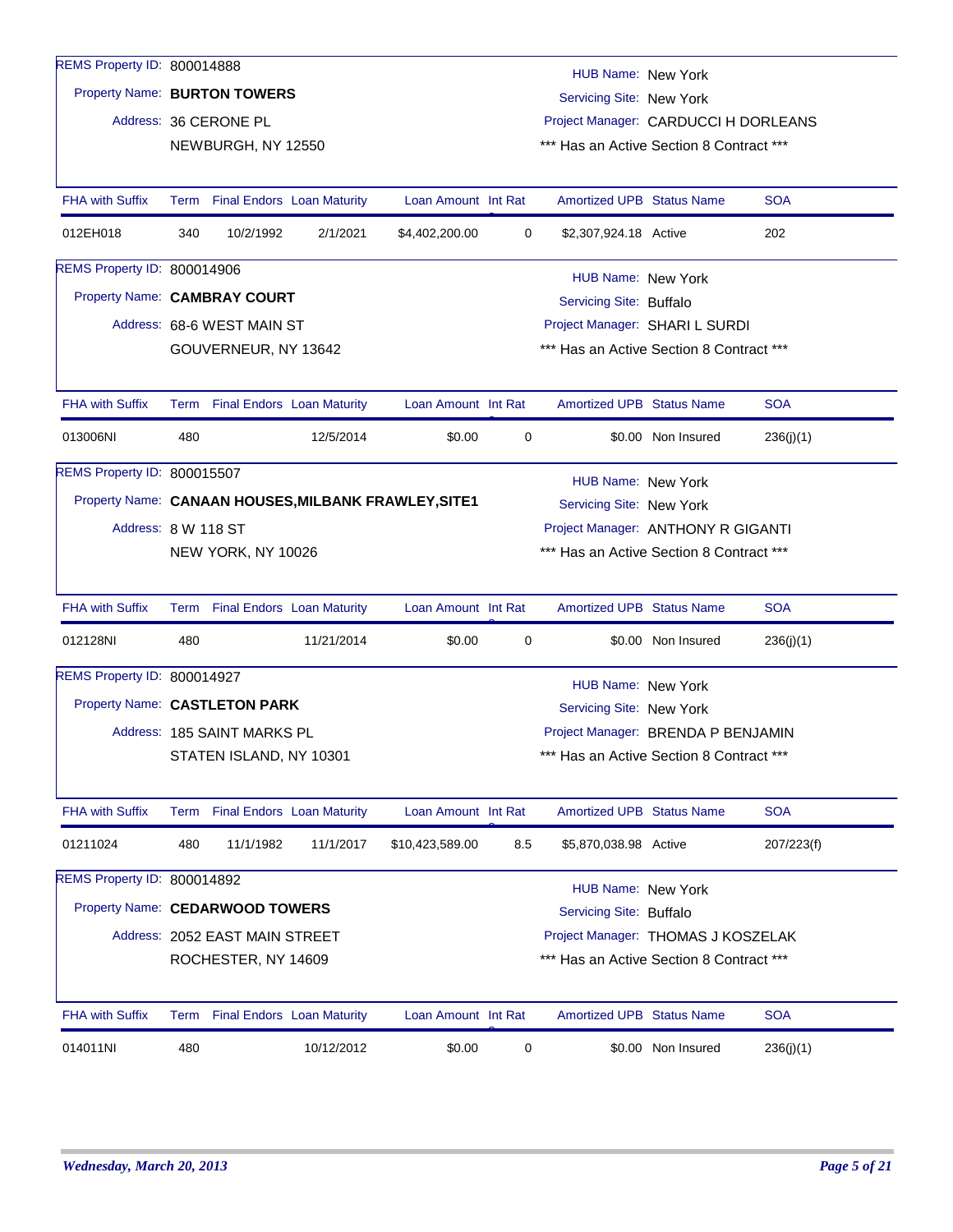| REMS Property ID: 800014937          |                                                                                 |                               |                                              |                     |              | HUB Name: New York               |                                                    |                                                      |
|--------------------------------------|---------------------------------------------------------------------------------|-------------------------------|----------------------------------------------|---------------------|--------------|----------------------------------|----------------------------------------------------|------------------------------------------------------|
| Property Name: CENTENNIAL APARTMENTS |                                                                                 |                               |                                              |                     |              | Servicing Site: Buffalo          |                                                    |                                                      |
|                                      |                                                                                 | Address: 1010 WASHINGTON ST   |                                              |                     |              |                                  | Project Manager: SHARI L SURDI                     |                                                      |
|                                      |                                                                                 | WATERTOWN, NY 13601           |                                              |                     |              |                                  | *** Has an Active Section 8 Contract ***           |                                                      |
| <b>FHA with Suffix</b>               |                                                                                 |                               | Term Final Endors Loan Maturity              | Loan Amount Int Rat |              | <b>Amortized UPB Status Name</b> |                                                    | <b>SOA</b>                                           |
| 013EH002                             | 480                                                                             | 7/15/1980                     | 7/1/2020                                     | \$2,940,000.00      | 6.875        | \$1,241,781.63 Active            |                                                    | 202                                                  |
| REMS Property ID: 800014960          |                                                                                 |                               |                                              |                     |              | HUB Name: New York               |                                                    |                                                      |
|                                      |                                                                                 |                               | Property Name: CLINTON PLAZA APARTMENTS      |                     |              | Servicing Site: Buffalo          |                                                    |                                                      |
|                                      |                                                                                 | Address: 550 SOUTH CLINTON ST |                                              |                     |              |                                  | Project Manager: SHARI L SURDI                     |                                                      |
|                                      |                                                                                 | SYRACUSE, NY 13202            |                                              |                     |              |                                  | *** Has an Active Section 8 Contract ***           |                                                      |
| <b>FHA with Suffix</b>               |                                                                                 |                               | Term Final Endors Loan Maturity              | Loan Amount Int Rat |              | <b>Amortized UPB Status Name</b> |                                                    | <b>SOA</b>                                           |
| 013048NI                             | 480                                                                             |                               | 1/21/2016                                    | \$0.00              | 0            |                                  | \$0.00 Non Insured                                 | 236(j)(1)                                            |
| REMS Property ID: 800014968          |                                                                                 |                               |                                              |                     |              | HUB Name: New York               |                                                    |                                                      |
| Property Name: COLLEGE HILL          |                                                                                 |                               |                                              |                     |              | Servicing Site: New York         |                                                    |                                                      |
|                                      |                                                                                 | Address: 63 SOUTH ST          |                                              |                     |              |                                  | Project Manager: VIRGINIA E MCVEIGH                |                                                      |
|                                      |                                                                                 | MIDDLETOWN, NY 10940          |                                              |                     |              |                                  | *** Does NOT Have an Active Section 8 Contract *** |                                                      |
| <b>FHA with Suffix</b>               |                                                                                 |                               | Term Final Endors Loan Maturity              | Loan Amount Int Rat |              | <b>Amortized UPB Status Name</b> |                                                    | <b>SOA</b>                                           |
| 012064NI                             | 480                                                                             |                               | 9/10/2012                                    | \$0.00              | 0            |                                  | \$0.00 Non Insured                                 | 236(j)(1)                                            |
| REMS Property ID: 800014978          |                                                                                 |                               |                                              |                     |              | <b>HUB Name: New York</b>        |                                                    |                                                      |
|                                      |                                                                                 |                               | Property Name: CONCOURSE FLATIRON APARTMENTS |                     |              | Servicing Site: New York         |                                                    |                                                      |
|                                      |                                                                                 | Address: 1882 GRAND CONCOURSE |                                              |                     |              |                                  | Project Manager: JAMES H WESTMORELAND              |                                                      |
|                                      |                                                                                 | <b>BRONX, NY 10457</b>        |                                              |                     |              |                                  | *** Has an Active Section 8 Contract ***           |                                                      |
| <b>FHA with Suffix</b>               |                                                                                 |                               | Term Final Endors Loan Maturity              | Loan Amount Int Rat |              | Amortized UPB Status Name        |                                                    | <b>SOA</b>                                           |
| 01257146-V                           | 15                                                                              |                               | 12/1/2018                                    | \$0.00              | $\mathbf{1}$ |                                  |                                                    | \$1,514,074.42 Accruing/non-Payi 221(d)(4)MKT/223(e) |
| 01257392                             | 180                                                                             | 11/26/2003                    | 12/1/2018                                    | \$266,000.00        | 6.5          | \$131,509.92 Active              |                                                    | 223a7/221d4/223e                                     |
| 01257146-W                           | 15                                                                              |                               | 12/1/2018                                    | \$0.00              | 1            |                                  |                                                    | \$369,794.74 Accruing/non-Payi 221(d)(4)MKT/223(e)   |
| REMS Property ID: 800014997          |                                                                                 |                               |                                              |                     |              | HUB Name: New York               |                                                    |                                                      |
| Property Name: COSGROVE GARDENS      |                                                                                 |                               |                                              |                     |              | Servicing Site: New York         |                                                    |                                                      |
| Address: ROUTE 9W                    |                                                                                 |                               |                                              |                     |              | Project Manager: JAMES WELK      |                                                    |                                                      |
|                                      | *** Does NOT Have an Active Section 8 Contract ***<br>WEST HAVERSTRAW, NY 10993 |                               |                                              |                     |              |                                  |                                                    |                                                      |
| <b>FHA with Suffix</b>               |                                                                                 |                               | Term Final Endors Loan Maturity              | Loan Amount Int Rat |              | <b>Amortized UPB Status Name</b> |                                                    | <b>SOA</b>                                           |
| 012150NI                             | 480                                                                             |                               | 1/14/2015                                    | \$0.00              | 0            |                                  | \$0.00 Non Insured                                 | 236(j)(1)                                            |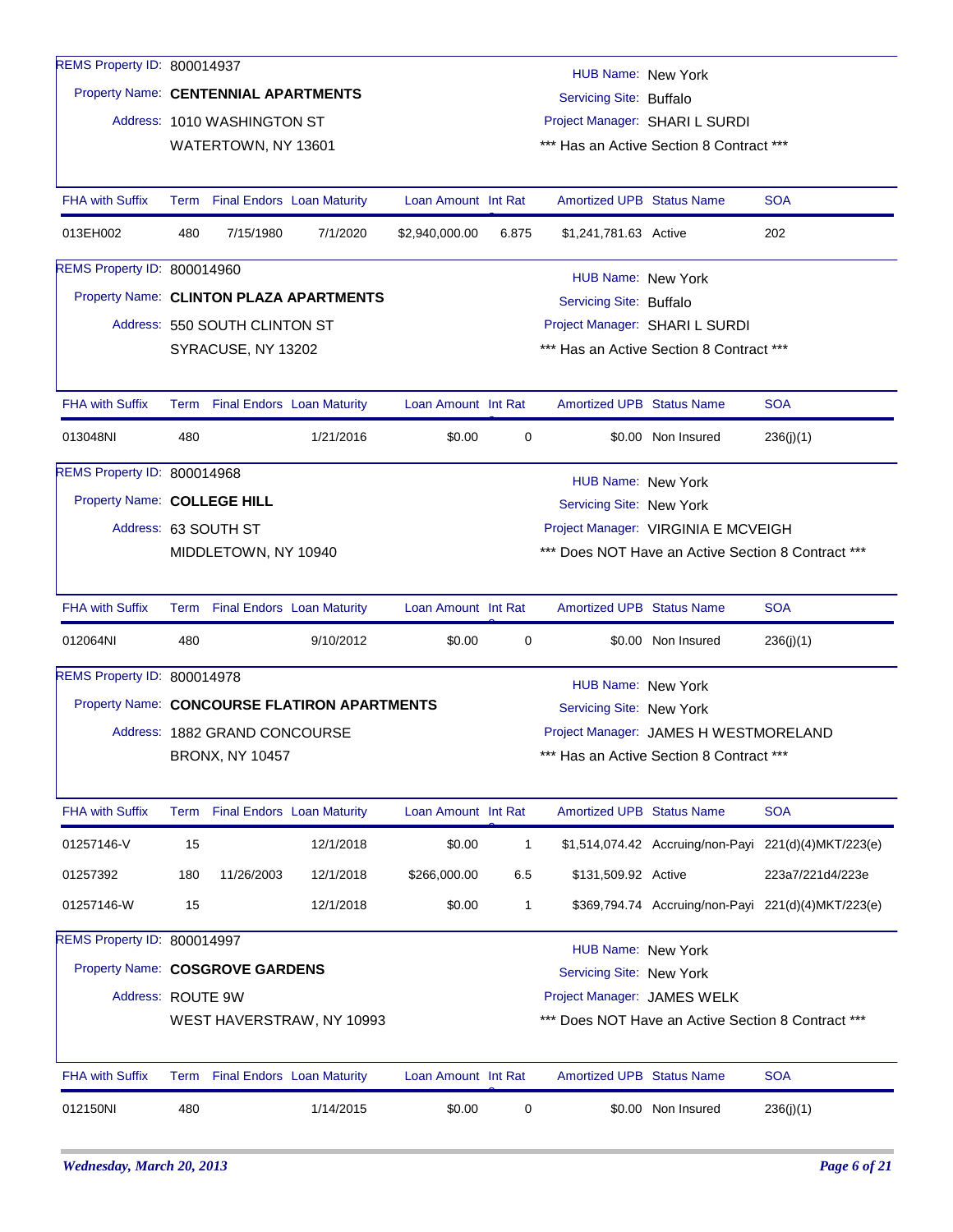| REMS Property ID: 800015012          |                                                                 |                                 |           |                     |      |                                          |  |              |  |
|--------------------------------------|-----------------------------------------------------------------|---------------------------------|-----------|---------------------|------|------------------------------------------|--|--------------|--|
|                                      |                                                                 |                                 |           |                     |      | HUB Name: New York                       |  |              |  |
| Property Name: CROTONA ESTATES HDFC  |                                                                 |                                 |           |                     |      | Servicing Site: New York                 |  |              |  |
|                                      |                                                                 | Address: 1700 CROTONA PARK E    |           |                     |      | Project Manager: CARDUCCI H DORLEANS     |  |              |  |
|                                      |                                                                 | <b>BRONX, NY 10460</b>          |           |                     |      | *** Has an Active Section 8 Contract *** |  |              |  |
| <b>FHA with Suffix</b>               |                                                                 | Term Final Endors Loan Maturity |           | Loan Amount Int Rat |      | <b>Amortized UPB Status Name</b>         |  | <b>SOA</b>   |  |
| 01244085                             | 480                                                             | 7/2/1974                        | 4/1/2014  | \$3,724,200.00      | 7    | \$267,455.99 Active                      |  | 236(j)(1)    |  |
| REMS Property ID: 800015013          |                                                                 |                                 |           |                     |      | HUB Name: New York                       |  |              |  |
| Property Name: CROTONA IV            |                                                                 |                                 |           |                     |      | Servicing Site: New York                 |  |              |  |
|                                      |                                                                 | Address: 1690 LONGFELLOW AVE    |           |                     |      | Project Manager: JAMES H WESTMORELAND    |  |              |  |
|                                      |                                                                 | <b>BRONX, NY 10460</b>          |           |                     |      | *** Has an Active Section 8 Contract *** |  |              |  |
| <b>FHA with Suffix</b>               |                                                                 | Term Final Endors Loan Maturity |           | Loan Amount Int Rat |      | <b>Amortized UPB Status Name</b>         |  | <b>SOA</b>   |  |
| 01244142                             | 480                                                             | 6/23/1976                       | 7/1/2016  | \$3,240,800.00      | 7.75 | \$753,841.05 Active                      |  | 236(j)(1)    |  |
| REMS Property ID: 800015025          |                                                                 |                                 |           |                     |      | HUB Name: New York                       |  |              |  |
| Property Name: CURTIS APARTMENTS     |                                                                 |                                 |           |                     |      | Servicing Site: Buffalo                  |  |              |  |
|                                      |                                                                 | Address: 336 W MAIN ST          |           |                     |      | Project Manager: SHARI L SURDI           |  |              |  |
|                                      |                                                                 | WATERTOWN, NY 13601             |           |                     |      | *** Has an Active Section 8 Contract *** |  |              |  |
| <b>FHA with Suffix</b>               |                                                                 | Term Final Endors Loan Maturity |           | Loan Amount Int Rat |      | <b>Amortized UPB Status Name</b>         |  | <b>SOA</b>   |  |
| 01335070                             | 480                                                             | 2/27/1980                       | 4/1/2020  | \$2,952,900.00      | 7.5  | \$1,266,891.20 Active                    |  | 221(d)(4)MKT |  |
| REMS Property ID: 800015038          |                                                                 |                                 |           |                     |      | <b>HUB Name: New York</b>                |  |              |  |
| Property Name: DAYSPRING APARTMENTS  |                                                                 |                                 |           |                     |      | Servicing Site: Buffalo                  |  |              |  |
|                                      |                                                                 | Address: 101 COLUMBIA ST        |           |                     |      | Project Manager: THOMAS P DRUELINGER     |  |              |  |
|                                      |                                                                 | CORNING, NY 14830               |           |                     |      | *** Has an Active Section 8 Contract *** |  |              |  |
| <b>FHA with Suffix</b>               |                                                                 | Term Final Endors Loan Maturity |           | Loan Amount Int Rat |      | <b>Amortized UPB Status Name</b>         |  | <b>SOA</b>   |  |
| 01444040                             | 480                                                             | 9/12/1975                       | 1/1/2016  | \$2,388,700.00      | 7.75 | \$478,964.88 Active                      |  | 236(j)(1)    |  |
| REMS Property ID: 800015027          |                                                                 |                                 |           |                     |      | <b>HUB Name: New York</b>                |  |              |  |
| Property Name: DUNN TOWER APARTMENTS |                                                                 |                                 |           |                     |      | Servicing Site: Buffalo                  |  |              |  |
|                                      |                                                                 | Address: 100 DUNN TOWER DRIVE   |           |                     |      | Project Manager: THOMAS J KOSZELAK       |  |              |  |
|                                      | *** Has an Active Section 8 Contract ***<br>ROCHESTER, NY 14606 |                                 |           |                     |      |                                          |  |              |  |
| <b>FHA with Suffix</b>               |                                                                 | Term Final Endors Loan Maturity |           | Loan Amount Int Rat |      | <b>Amortized UPB Status Name</b>         |  | <b>SOA</b>   |  |
| 01411005                             | 480                                                             | 10/6/1976                       | 11/1/2016 | \$4,484,100.00      | 8.5  | \$1,214,841.97 Active                    |  | 207/223(f)   |  |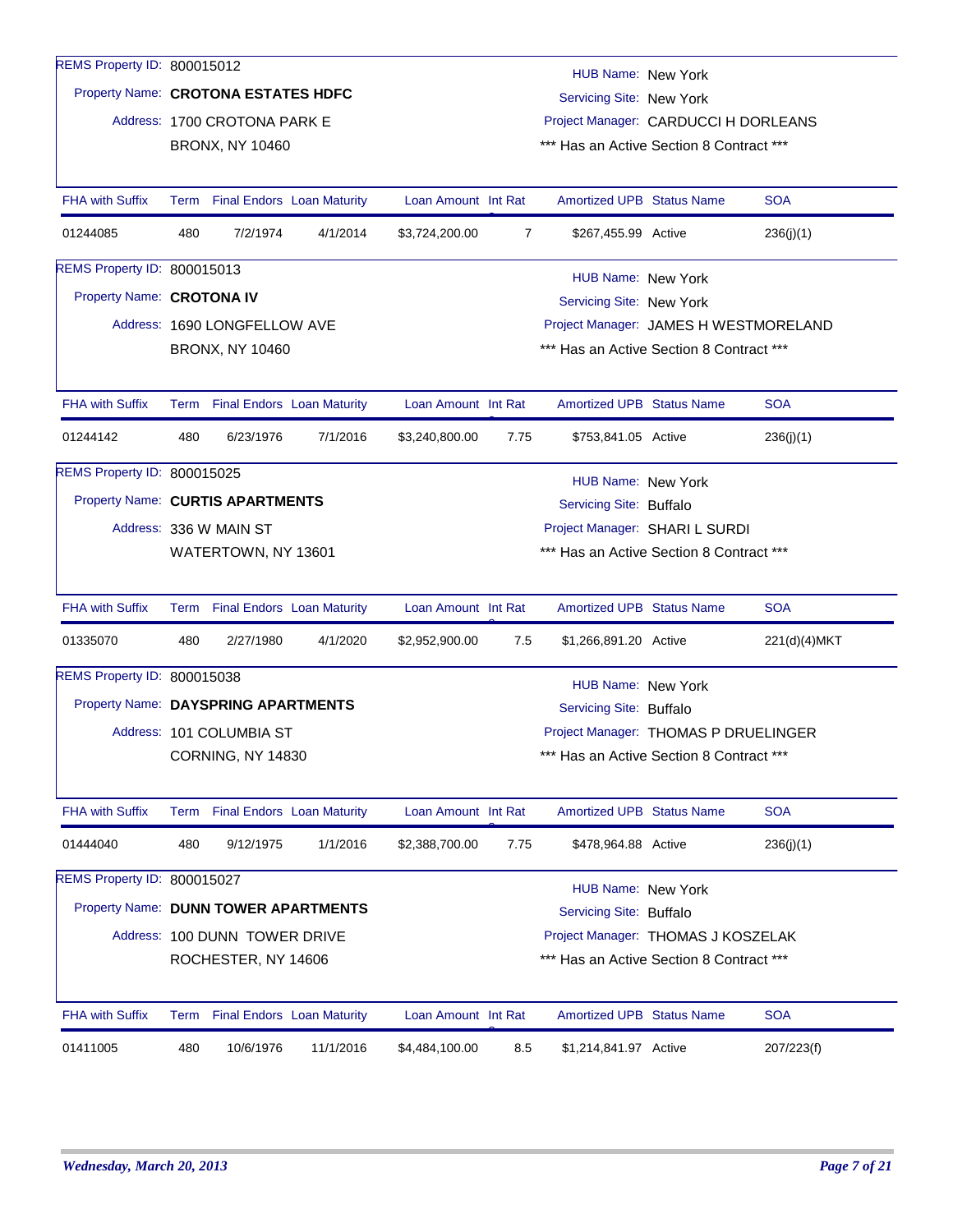| REMS Property ID: 800015054                 |              |                                |                                                 |                     |                | HUB Name: New York                 |                                                    |                      |  |
|---------------------------------------------|--------------|--------------------------------|-------------------------------------------------|---------------------|----------------|------------------------------------|----------------------------------------------------|----------------------|--|
| Property Name: DUNN TOWERS II               |              |                                |                                                 |                     |                | Servicing Site: Buffalo            |                                                    |                      |  |
|                                             |              | Address: 200 DUNN TOWER DRIVE  |                                                 |                     |                |                                    | Project Manager: THOMAS J KOSZELAK                 |                      |  |
|                                             |              | ROCHESTER, NY 14606            |                                                 |                     |                |                                    | *** Has an Active Section 8 Contract ***           |                      |  |
| <b>FHA with Suffix</b>                      |              |                                | Term Final Endors Loan Maturity                 | Loan Amount Int Rat |                | <b>Amortized UPB Status Name</b>   |                                                    | <b>SOA</b>           |  |
| 014EH006                                    | 480          | 6/17/1981                      | 9/1/2020                                        | \$3,772,900.00      | 7.625          | \$1,721,659.68 Active              |                                                    | 202                  |  |
| REMS Property ID: 800015083                 |              |                                |                                                 |                     |                | HUB Name: New York                 |                                                    |                      |  |
| Property Name: ELBEE GARDENS                |              |                                |                                                 |                     |                | Servicing Site: New York           |                                                    |                      |  |
|                                             |              | Address: 1950 CLOVE RD         |                                                 |                     |                | Project Manager: BRENDA P BENJAMIN |                                                    |                      |  |
|                                             |              | STATEN ISLAND, NY 10304        |                                                 |                     |                |                                    | *** Has an Active Section 8 Contract ***           |                      |  |
| <b>FHA with Suffix</b>                      |              |                                | Term Final Endors Loan Maturity                 | Loan Amount Int Rat |                | <b>Amortized UPB Status Name</b>   |                                                    | <b>SOA</b>           |  |
| 01244075                                    | 480          | 3/13/1973                      | 8/1/2013                                        | \$1,465,615.00      | $\overline{7}$ | \$114,392.95 Active                |                                                    | 236(j)(1)            |  |
| REMS Property ID: 800015086                 |              |                                |                                                 |                     |                | HUB Name: New York                 |                                                    |                      |  |
|                                             |              |                                | Property Name: ELLENVILLE URBAN RENEWAL HOUSING |                     |                | Servicing Site: New York           |                                                    |                      |  |
|                                             |              | Address: 110 CENTER ST         |                                                 |                     |                |                                    | Project Manager: AMBROSIO MELENDEZ                 |                      |  |
|                                             |              | ELLENVILLE, NY 12428           |                                                 |                     |                |                                    | *** Has an Active Section 8 Contract ***           |                      |  |
|                                             |              |                                |                                                 |                     |                |                                    |                                                    |                      |  |
| <b>FHA with Suffix</b>                      |              |                                | Term Final Endors Loan Maturity                 | Loan Amount Int Rat |                | <b>Amortized UPB Status Name</b>   |                                                    | <b>SOA</b>           |  |
| 01235566-W                                  | $\mathbf{1}$ |                                | 10/1/2021                                       | \$0.00              | $\mathbf{1}$   |                                    | \$950,285.91 Accruing/non-Payi 221(d)(4)MKT        |                      |  |
| 01235675                                    | 204          | 9/28/2004                      | 10/1/2021                                       | \$682,000.00        | 7              | \$439,286.04 Active                |                                                    | 223(a)(7)/221(d)(4)M |  |
| 01235566-V                                  | 17           |                                | 10/1/2021                                       | \$0.00              | $\mathbf{1}$   |                                    | \$868,924.99 Accruing/non-Payi 221(d)(4)MKT        |                      |  |
| REMS Property ID: 800015104                 |              |                                |                                                 |                     |                | HUB Name: New York                 |                                                    |                      |  |
| Property Name: ESSEX TERRACE                |              |                                |                                                 |                     |                | Servicing Site: New York           |                                                    |                      |  |
|                                             |              | Address: 2305 Linden BLVD      |                                                 |                     |                |                                    | Project Manager: GORDON KROMPIER                   |                      |  |
|                                             |              | BROOKLYN, NY 11208             |                                                 |                     |                |                                    | *** Does NOT Have an Active Section 8 Contract *** |                      |  |
| <b>FHA with Suffix</b>                      |              |                                | Term Final Endors Loan Maturity                 | Loan Amount Int Rat |                | Amortized UPB Status Name          |                                                    | <b>SOA</b>           |  |
| 01211035                                    | 478          | 12/7/1982                      | 6/1/2018                                        | \$1,749,100.00      | 8.13           | \$622,990.98 Active                |                                                    | 207/223(f)           |  |
| REMS Property ID: 800015109                 |              |                                |                                                 |                     |                | HUB Name: New York                 |                                                    |                      |  |
| Property Name: EVERGREEN AVENUE COOPERATIVE |              |                                |                                                 |                     |                | Servicing Site: New York           |                                                    |                      |  |
|                                             |              | Address: 1125-75 EVERGREEN AVE |                                                 |                     |                |                                    | Project Manager: CARDUCCI H DORLEANS               |                      |  |
|                                             |              | <b>BRONX, NY 10472</b>         |                                                 |                     |                |                                    | *** Has an Active Section 8 Contract ***           |                      |  |
| <b>FHA with Suffix</b>                      |              |                                | Term Final Endors Loan Maturity                 | Loan Amount Int Rat |                | Amortized UPB Status Name          |                                                    | <b>SOA</b>           |  |
| 01244089                                    | 480          | 1/30/1975                      | 10/1/2014                                       | \$4,628,500.00      | $\overline{7}$ | \$490,117.39 Active                |                                                    | 236(j)(1)            |  |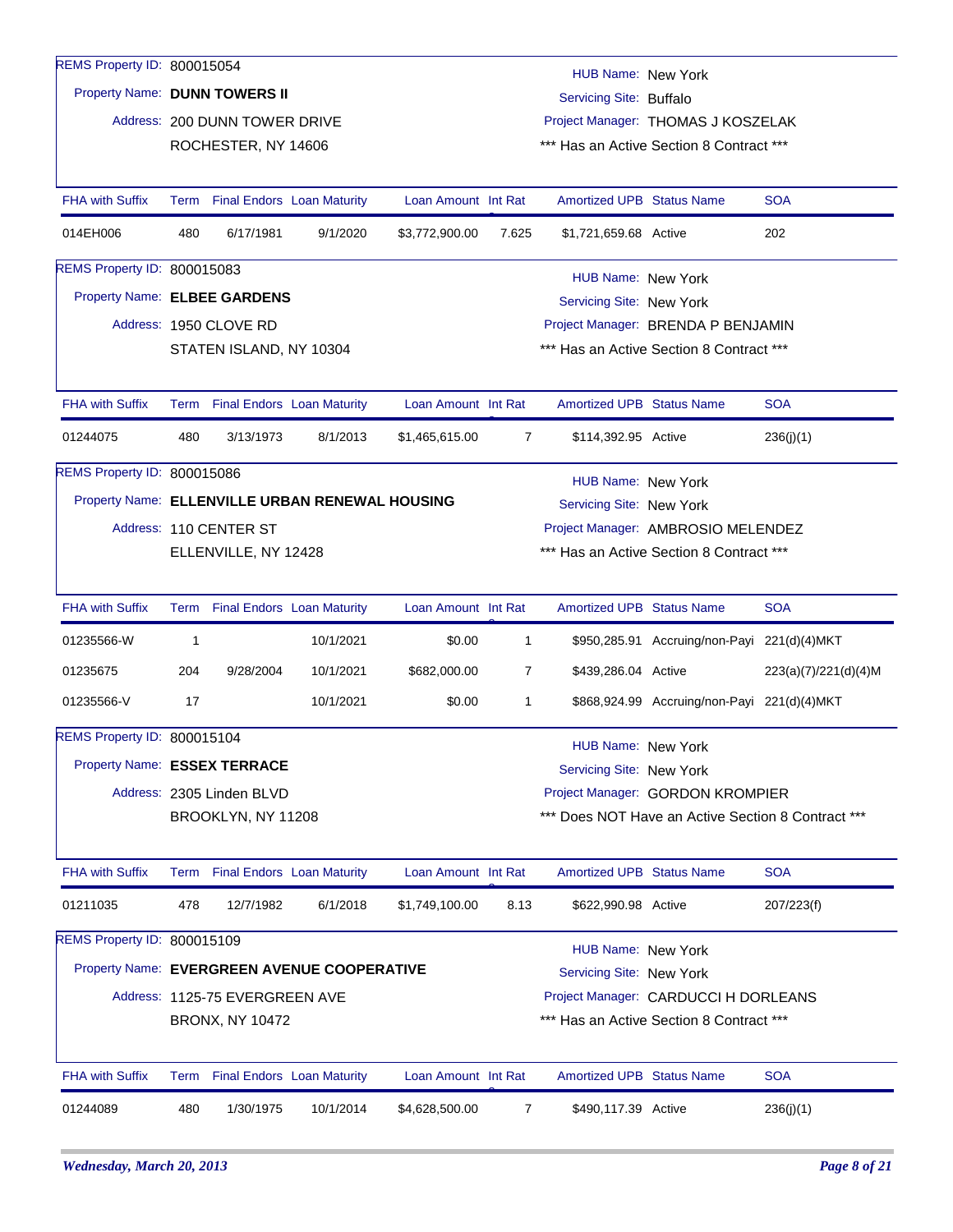| REMS Property ID: 800015185                   |     |                                 |            |                     |     | HUB Name: New York                       |                    |                                                    |
|-----------------------------------------------|-----|---------------------------------|------------|---------------------|-----|------------------------------------------|--------------------|----------------------------------------------------|
| Property Name: GOODWILL TERRACE               |     |                                 |            |                     |     | Servicing Site: New York                 |                    |                                                    |
|                                               |     | Address: 4-21 27TH AVE          |            |                     |     | Project Manager: WILLIAM D CARRINGTON    |                    |                                                    |
|                                               |     | ASTORIA, NY 11102               |            |                     |     |                                          |                    | *** Does NOT Have an Active Section 8 Contract *** |
|                                               |     |                                 |            |                     |     |                                          |                    |                                                    |
| <b>FHA with Suffix</b>                        |     | Term Final Endors Loan Maturity |            | Loan Amount Int Rat |     | <b>Amortized UPB Status Name</b>         |                    | <b>SOA</b>                                         |
| 01211125                                      | 480 | 8/15/1979                       | 8/1/2019   | \$3,606,100.00      | 8.5 | \$1,549,471.78 Active                    |                    | 207/223(f)                                         |
| REMS Property ID: 800015986                   |     |                                 |            |                     |     | HUB Name: New York                       |                    |                                                    |
| <b>Property Name: Grote Street Apartments</b> |     |                                 |            |                     |     | Servicing Site: New York                 |                    |                                                    |
|                                               |     | Address: 2311 Southern Blvd     |            |                     |     | Project Manager: ROSALIND DES VIGNES     |                    |                                                    |
|                                               |     | <b>BRONX, NY 10460</b>          |            |                     |     |                                          |                    | *** Does NOT Have an Active Section 8 Contract *** |
|                                               |     |                                 |            |                     |     |                                          |                    |                                                    |
| <b>FHA with Suffix</b>                        |     | Term Final Endors Loan Maturity |            | Loan Amount Int Rat |     | <b>Amortized UPB Status Name</b>         |                    | <b>SOA</b>                                         |
| 012060NI                                      | 480 |                                 | 5/21/2012  | \$0.00              | 0   |                                          | \$0.00 Non Insured | 236(j)(1)                                          |
| REMS Property ID: 800015229                   |     |                                 |            |                     |     | HUB Name: New York                       |                    |                                                    |
| Property Name: HARLEM WEST II                 |     |                                 |            |                     |     | Servicing Site: New York                 |                    |                                                    |
|                                               |     | Address: 50 MORNINGSIDE AVE     |            |                     |     | Project Manager: SYLVIA CRUZ             |                    |                                                    |
|                                               |     | NEW YORK, NY 10026              |            |                     |     | *** Has an Active Section 8 Contract *** |                    |                                                    |
|                                               |     |                                 |            |                     |     |                                          |                    |                                                    |
| <b>FHA with Suffix</b>                        |     | Term Final Endors Loan Maturity |            | Loan Amount Int Rat |     | <b>Amortized UPB Status Name</b>         |                    | <b>SOA</b>                                         |
| 01244162                                      | 480 | 11/9/1978                       | 12/1/2018  | \$1,651,405.00      | 9   | \$676,571.01 Active                      |                    | 236(j)(1)                                          |
| REMS Property ID: 800015246                   |     |                                 |            |                     |     | <b>HUB Name: New York</b>                |                    |                                                    |
| Property Name: HENRY PHIPPS PLAZA EAST        |     |                                 |            |                     |     | Servicing Site: New York                 |                    |                                                    |
| Address: 485 1ST AVE                          |     |                                 |            |                     |     | Project Manager: ARMINE MARASHIAN        |                    |                                                    |
|                                               |     | NEW YORK, NY 10016              |            |                     |     | *** Has an Active Section 8 Contract *** |                    |                                                    |
|                                               |     |                                 |            |                     |     |                                          |                    |                                                    |
| <b>FHA with Suffix</b>                        |     | Term Final Endors Loan Maturity |            | Loan Amount Int Rat |     | <b>Amortized UPB Status Name</b>         |                    | <b>SOA</b>                                         |
| 01211030                                      | 480 | 4/9/1981                        | 3/1/2017   | \$2,167,900.00      | 8.5 | \$633,444.47 Active                      |                    | 207/223(f)                                         |
| REMS Property ID: 800014890                   |     |                                 |            |                     |     | HUB Name: New York                       |                    |                                                    |
| Property Name: HERITAGE MEADOWS               |     |                                 |            |                     |     | Servicing Site: Buffalo                  |                    |                                                    |
|                                               |     | Address: 14776 Baker RD         |            |                     |     | Project Manager: MARGO E RICHARDSON      |                    |                                                    |
|                                               |     | <b>KENT, NY 14477</b>           |            |                     |     | *** Has an Active Section 8 Contract *** |                    |                                                    |
|                                               |     |                                 |            |                     |     |                                          |                    |                                                    |
| <b>FHA with Suffix</b>                        |     | Term Final Endors Loan Maturity |            | Loan Amount Int Rat |     | <b>Amortized UPB Status Name</b>         |                    | <b>SOA</b>                                         |
| 014010NI                                      | 480 |                                 | 10/16/2013 | \$0.00              | 0   |                                          | \$0.00 Non Insured | 236(j)(1)                                          |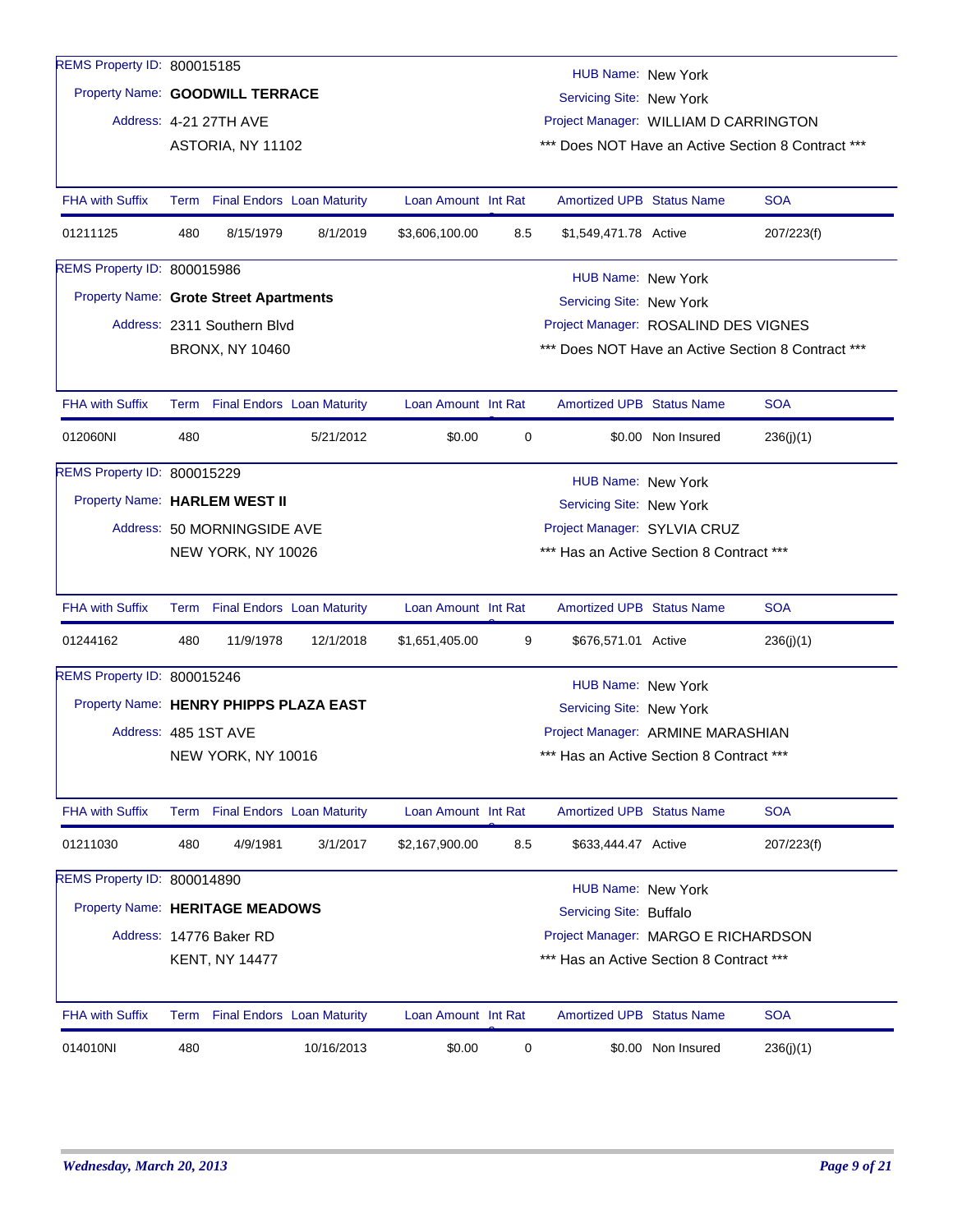| REMS Property ID: 800015260               |     |                                 |                                 |                     |                                       | <b>HUB Name: New York</b>                |                    |            |  |  |
|-------------------------------------------|-----|---------------------------------|---------------------------------|---------------------|---------------------------------------|------------------------------------------|--------------------|------------|--|--|
| Property Name: HISTORICAL PARK APTS.      |     |                                 |                                 |                     |                                       | Servicing Site: Buffalo                  |                    |            |  |  |
|                                           |     | Address: 100 RUTGERS ST         |                                 |                     |                                       | Project Manager: DAVID A BEERS           |                    |            |  |  |
|                                           |     | <b>UTICA, NY 13501</b>          |                                 |                     |                                       | *** Has an Active Section 8 Contract *** |                    |            |  |  |
|                                           |     |                                 |                                 |                     |                                       |                                          |                    |            |  |  |
| <b>FHA with Suffix</b>                    |     |                                 | Term Final Endors Loan Maturity | Loan Amount Int Rat |                                       | <b>Amortized UPB Status Name</b>         |                    | <b>SOA</b> |  |  |
| 01344046                                  | 480 | 2/8/1974                        | 3/1/2014                        | \$2,367,500.00      | 7                                     | \$156,301.42 Active                      |                    | 236(j)(1)  |  |  |
| REMS Property ID: 800015269               |     |                                 |                                 |                     |                                       | HUB Name: New York                       |                    |            |  |  |
| Property Name: HOMESTEAD VILLAGE          |     |                                 |                                 |                     |                                       | Servicing Site: New York                 |                    |            |  |  |
|                                           |     | Address: 1 HOMESTEAD DR         |                                 |                     | Project Manager: WILLIAM D CARRINGTON |                                          |                    |            |  |  |
|                                           |     | <b>CORAM, NY 11727</b>          |                                 |                     |                                       | *** Has an Active Section 8 Contract *** |                    |            |  |  |
|                                           |     |                                 |                                 |                     |                                       |                                          |                    |            |  |  |
| <b>FHA with Suffix</b>                    |     |                                 | Term Final Endors Loan Maturity | Loan Amount Int Rat |                                       | <b>Amortized UPB Status Name</b>         |                    | <b>SOA</b> |  |  |
| 01244076                                  | 480 | 11/28/1980                      | 10/1/2014                       | \$2,963,711.00      | 7                                     | \$762,203.35 Active                      |                    | 236(j)(1)  |  |  |
| REMS Property ID: 800015303               |     |                                 |                                 |                     |                                       | HUB Name: New York                       |                    |            |  |  |
| Property Name: JACK KENNY APARTMENTS      |     |                                 |                                 |                     |                                       | Servicing Site: Buffalo                  |                    |            |  |  |
|                                           |     | Address: 220 GARLAND AVE        |                                 |                     |                                       | Project Manager: JILL C SMOLEN           |                    |            |  |  |
|                                           |     | ROCHESTER, NY 14611             |                                 |                     |                                       | *** Has an Active Section 8 Contract *** |                    |            |  |  |
|                                           |     |                                 |                                 |                     |                                       |                                          |                    |            |  |  |
| <b>FHA with Suffix</b>                    |     |                                 | Term Final Endors Loan Maturity | Loan Amount Int Rat |                                       | <b>Amortized UPB Status Name</b>         |                    | <b>SOA</b> |  |  |
| 01444029                                  | 480 | 11/7/1974                       | 1/1/2014                        | \$1,649,200.00      | $\overline{7}$                        | \$89,590.05 Active                       |                    | 236(j)(1)  |  |  |
| REMS Property ID: 800015342               |     |                                 |                                 |                     |                                       | <b>HUB Name: New York</b>                |                    |            |  |  |
| Property Name: KEELER PARK APARTMENTS     |     |                                 |                                 |                     |                                       | Servicing Site: Buffalo                  |                    |            |  |  |
|                                           |     | Address: 501 SENECA MANOR DRIVE |                                 |                     |                                       | Project Manager: THOMAS J KOSZELAK       |                    |            |  |  |
|                                           |     | ROCHESTER, NY 14621             |                                 |                     |                                       | *** Has an Active Section 8 Contract *** |                    |            |  |  |
|                                           |     |                                 |                                 |                     |                                       |                                          |                    |            |  |  |
| <b>FHA with Suffix</b>                    |     |                                 | Term Final Endors Loan Maturity | Loan Amount Int Rat |                                       | <b>Amortized UPB Status Name</b>         |                    | <b>SOA</b> |  |  |
| 014019NI                                  | 480 |                                 | 3/6/2015                        | \$0.00              | 0                                     |                                          | \$0.00 Non Insured | 236(j)(1)  |  |  |
| REMS Property ID: 800015344               |     |                                 |                                 |                     |                                       | <b>HUB Name: New York</b>                |                    |            |  |  |
| Property Name: KEESEVILLE COUNTRY GARDENS |     |                                 |                                 |                     |                                       | Servicing Site: Buffalo                  |                    |            |  |  |
| Address: 164 HILL RD                      |     |                                 |                                 |                     |                                       | Project Manager: THOMAS P DRUELINGER     |                    |            |  |  |
|                                           |     | AUSABLE, NY 12944               |                                 |                     |                                       | *** Has an Active Section 8 Contract *** |                    |            |  |  |
|                                           |     |                                 |                                 |                     |                                       |                                          |                    |            |  |  |
| <b>FHA with Suffix</b>                    |     |                                 | Term Final Endors Loan Maturity | Loan Amount Int Rat |                                       | <b>Amortized UPB Status Name</b>         |                    | <b>SOA</b> |  |  |
| 013EH028                                  | 480 | 4/29/1981                       | 12/1/2020                       | \$1,355,900.00      | 7.625                                 | \$633,880.10 Active                      |                    | 202        |  |  |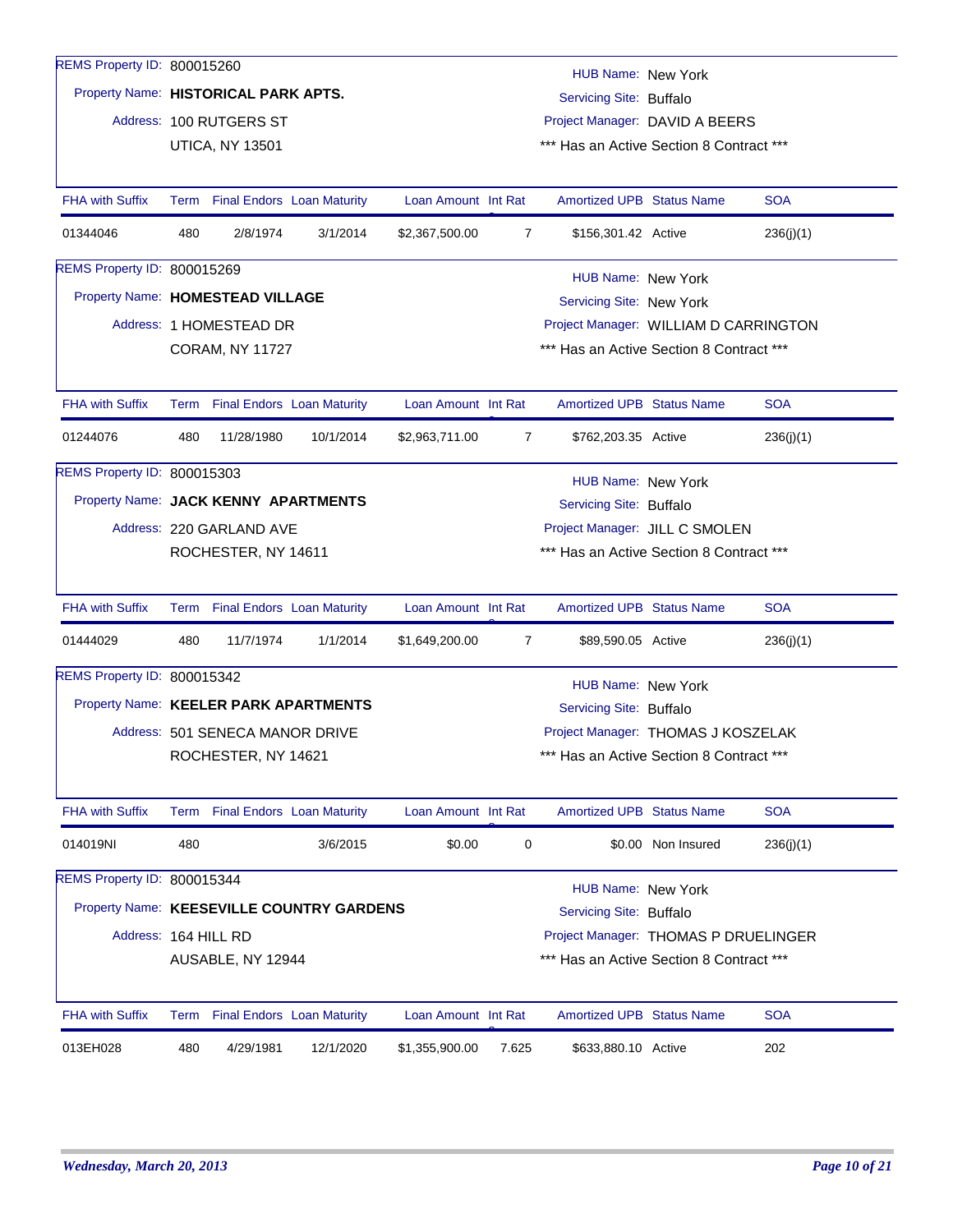| REMS Property ID: 800026054           |                                                                |                                   |            |                     |       |                                                       |                    |                                                    |
|---------------------------------------|----------------------------------------------------------------|-----------------------------------|------------|---------------------|-------|-------------------------------------------------------|--------------------|----------------------------------------------------|
| Property Name: KEITH PLAZA            |                                                                |                                   |            |                     |       | HUB Name: New York<br>Servicing Site: New York        |                    |                                                    |
|                                       |                                                                | Address: 2475 SOUTHERN BLVD       |            |                     |       | Project Manager: ROSALIND DES VIGNES                  |                    |                                                    |
|                                       |                                                                | <b>BRONX, NY 10458</b>            |            |                     |       | *** Has an Active Section 8 Contract ***              |                    |                                                    |
|                                       |                                                                |                                   |            |                     |       |                                                       |                    |                                                    |
| <b>FHA with Suffix</b>                | Term                                                           | <b>Final Endors</b> Loan Maturity |            | Loan Amount Int Rat |       | <b>Amortized UPB Status Name</b>                      |                    | <b>SOA</b>                                         |
| 01211039                              | 477                                                            | 12/29/1977                        | 1/1/2018   | \$6,816,400.00      | 8.13  | \$2,296,764.53 Active                                 |                    | 207/223(f)                                         |
| REMS Property ID: 800015346           |                                                                |                                   |            |                     |       | HUB Name: New York                                    |                    |                                                    |
| Property Name: KELLY TOWERS           |                                                                |                                   |            |                     |       | Servicing Site: New York                              |                    |                                                    |
|                                       |                                                                | Address: 2405 SOUTHERN BLVD       |            |                     |       | Project Manager: MERCEDES V ESPINOZA                  |                    |                                                    |
|                                       |                                                                | <b>BRONX, NY 10458</b>            |            |                     |       |                                                       |                    | *** Does NOT Have an Active Section 8 Contract *** |
|                                       |                                                                |                                   |            |                     |       |                                                       |                    |                                                    |
| <b>FHA with Suffix</b>                | Term                                                           | <b>Final Endors</b> Loan Maturity |            | Loan Amount Int Rat |       | <b>Amortized UPB Status Name</b>                      |                    | <b>SOA</b>                                         |
| 01211042                              | 477                                                            | 12/29/1977                        | 1/1/2018   | \$4,526,500.00      | 8.13  | \$1,525,205.84 Active                                 |                    | 207/223(f)                                         |
| REMS Property ID: 800000040           |                                                                |                                   |            |                     |       | HUB Name: New York                                    |                    |                                                    |
| Property Name: Ken-Ton Presbyterian   |                                                                |                                   |            |                     |       | Servicing Site: Buffalo                               |                    |                                                    |
|                                       | Project Manager: NANCY L CONDREN<br>Address: 3735 Delaware Ave |                                   |            |                     |       |                                                       |                    |                                                    |
|                                       |                                                                | BUFFALO, NY 14217                 |            |                     |       | *** Has an Active Section 8 Contract ***              |                    |                                                    |
| <b>FHA with Suffix</b>                |                                                                | Term Final Endors Loan Maturity   |            | Loan Amount Int Rat |       | <b>Amortized UPB Status Name</b>                      |                    | <b>SOA</b>                                         |
| 014EH005                              | 480                                                            | 6/29/1983                         | 7/1/2021   | \$5,728,700.00      | 7.625 | \$2,822,953.60 Active                                 |                    | 202                                                |
| REMS Property ID: 800015352           |                                                                |                                   |            |                     |       |                                                       |                    |                                                    |
| Property Name: KINGSBRIDGE APARTMENTS |                                                                |                                   |            |                     |       | <b>HUB Name: New York</b><br>Servicing Site: New York |                    |                                                    |
|                                       |                                                                | Address: 170 KINGSBRIDGE RD       |            |                     |       | Project Manager: MERCEDES V ESPINOZA                  |                    |                                                    |
|                                       |                                                                | <b>BRONX, NY 10463</b>            |            |                     |       |                                                       |                    | Does NOT Have an Active Section 8 Contract ***     |
|                                       |                                                                |                                   |            |                     |       |                                                       |                    |                                                    |
| <b>FHA with Suffix</b>                |                                                                | Term Final Endors Loan Maturity   |            | Loan Amount Int Rat |       | <b>Amortized UPB Status Name</b>                      |                    | <b>SOA</b>                                         |
| 01211052                              | 476                                                            | 6/28/1977                         | 7/1/2017   | \$1,997,900.00      | 8.13  | \$606,391.70 Active                                   |                    | 207/223(f)                                         |
| REMS Property ID: 800015856           |                                                                |                                   |            |                     |       | <b>HUB Name: New York</b>                             |                    |                                                    |
| Property Name: LAKEVIEW VILLAGE       |                                                                |                                   |            |                     |       | Servicing Site: New York                              |                    |                                                    |
|                                       |                                                                | Address: 105 Fred Hecht Drive     |            |                     |       | Project Manager: AMBROSIO MELENDEZ                    |                    |                                                    |
|                                       | Bldg 4                                                         |                                   |            |                     |       |                                                       |                    | *** Does NOT Have an Active Section 8 Contract *** |
|                                       |                                                                | Spring Valley, NY 10977           |            |                     |       |                                                       |                    |                                                    |
| <b>FHA with Suffix</b>                |                                                                | Term Final Endors Loan Maturity   |            | Loan Amount Int Rat |       | Amortized UPB Status Name                             |                    | <b>SOA</b>                                         |
| 012106NI                              | 480                                                            |                                   | 10/25/2013 | \$0.00              | 0     |                                                       | \$0.00 Non Insured | 236(j)(1)                                          |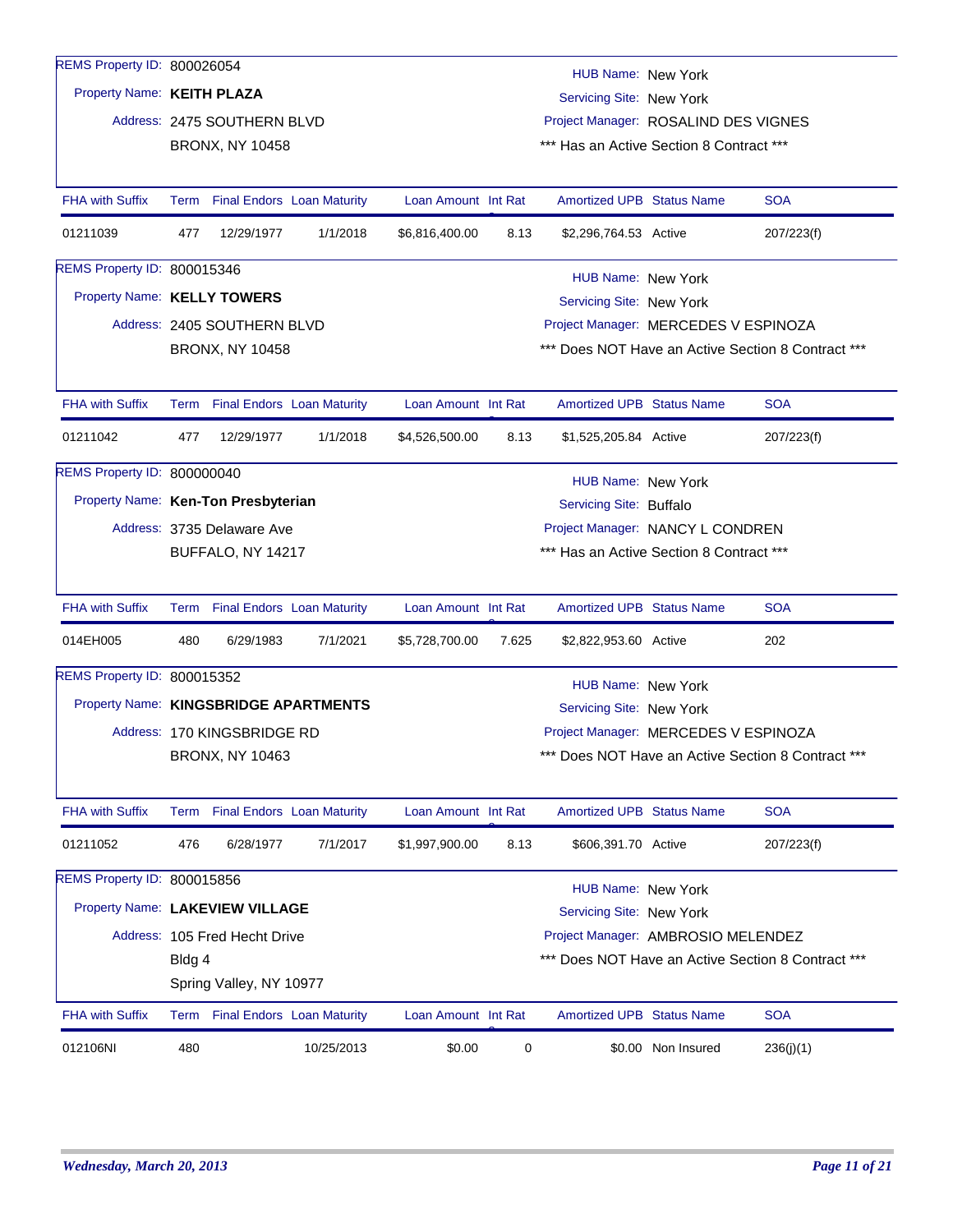| REMS Property ID: 800015375             |     |                                                                |          |                     |   |                                                                            |                          |               |  |  |
|-----------------------------------------|-----|----------------------------------------------------------------|----------|---------------------|---|----------------------------------------------------------------------------|--------------------------|---------------|--|--|
| Property Name: LAMBERT HOUSE NORTH      |     |                                                                |          |                     |   | <b>HUB Name: New York</b>                                                  |                          |               |  |  |
|                                         |     |                                                                |          |                     |   | Servicing Site: New York                                                   |                          |               |  |  |
|                                         |     | Address: 2123 BOSTON RD                                        |          |                     |   | Project Manager: SHARON JOSEPH<br>*** Has an Active Section 8 Contract *** |                          |               |  |  |
|                                         |     | <b>BRONX, NY 10460</b>                                         |          |                     |   |                                                                            |                          |               |  |  |
| <b>FHA with Suffix</b>                  |     | Term Final Endors Loan Maturity                                |          | Loan Amount Int Rat |   | <b>Amortized UPB Status Name</b>                                           |                          | <b>SOA</b>    |  |  |
| 01255125                                | 468 | 1/17/1974                                                      | 8/1/2014 | \$6,908,800.00      | 3 | \$392,586.41 Active                                                        |                          | 221(d)(3)BMIR |  |  |
| REMS Property ID: 800015373             |     |                                                                |          |                     |   | HUB Name: New York                                                         |                          |               |  |  |
| Property Name: LAMBERT HOUSE SOUTH      |     |                                                                |          |                     |   |                                                                            | Servicing Site: New York |               |  |  |
|                                         |     | Address: 994 E 180TH ST                                        |          |                     |   | Project Manager: SHARON JOSEPH                                             |                          |               |  |  |
|                                         |     | <b>BRONX, NY 10460</b>                                         |          |                     |   | *** Has an Active Section 8 Contract ***                                   |                          |               |  |  |
|                                         |     |                                                                |          |                     |   |                                                                            |                          |               |  |  |
| <b>FHA with Suffix</b>                  |     | Term Final Endors Loan Maturity                                |          | Loan Amount Int Rat |   | <b>Amortized UPB Status Name</b>                                           |                          | <b>SOA</b>    |  |  |
| 01255240                                | 468 | 7/31/1973                                                      | 8/1/2014 | \$9,700,200.00      | 3 | \$551,205.86 Active                                                        |                          | 221(d)(3)BMIR |  |  |
| REMS Property ID: 800015374             |     |                                                                |          |                     |   | HUB Name: New York                                                         |                          |               |  |  |
|                                         |     | Property Name: LAMBERT HOUSES EAST<br>Servicing Site: New York |          |                     |   |                                                                            |                          |               |  |  |
|                                         |     | Address: 1048 E 180TH ST                                       |          |                     |   | Project Manager: SHARON JOSEPH                                             |                          |               |  |  |
|                                         |     | <b>BRONX, NY 10460</b>                                         |          |                     |   | *** Has an Active Section 8 Contract ***                                   |                          |               |  |  |
| <b>FHA with Suffix</b>                  |     | Term Final Endors Loan Maturity                                |          | Loan Amount Int Rat |   | <b>Amortized UPB Status Name</b>                                           |                          | <b>SOA</b>    |  |  |
| 01255250                                | 468 | 10/18/1973                                                     | 8/1/2014 | \$9,326,200.00      |   | \$529,957.28 Active                                                        |                          |               |  |  |
|                                         |     |                                                                |          |                     | 3 |                                                                            |                          | 221(d)(3)BMIR |  |  |
| REMS Property ID: 800015382             |     |                                                                |          |                     |   | <b>HUB Name: New York</b>                                                  |                          |               |  |  |
| Property Name: LEFFERTS HEIGHTS HOUSING |     |                                                                |          |                     |   | Servicing Site: New York                                                   |                          |               |  |  |
|                                         |     | Address: 130 LEFFERTS PL                                       |          |                     |   | Project Manager: ROSEMARIE NELSON                                          |                          |               |  |  |
|                                         |     | BROOKLYN, NY 11238                                             |          |                     |   | *** Has an Active Section 8 Contract ***                                   |                          |               |  |  |
| <b>FHA with Suffix</b>                  |     | Term Final Endors Loan Maturity                                |          | Loan Amount Int Rat |   | <b>Amortized UPB Status Name</b>                                           |                          | <b>SOA</b>    |  |  |
| 01255175                                | 453 | 7/19/1982                                                      | 1/1/2015 | \$2,537,500.00      | 3 | \$191,371.44 Active                                                        |                          | 221(d)(3)BMIR |  |  |
| REMS Property ID: 800015387             |     |                                                                |          |                     |   | <b>HUB Name: New York</b>                                                  |                          |               |  |  |
| Property Name: LIBERTY PARK APARTMENTS  |     |                                                                |          |                     |   | Servicing Site: New York                                                   |                          |               |  |  |
|                                         |     | Address: 227 LIBERTY PARK DR                                   |          |                     |   | Project Manager: MONIQUE WILLIAMS                                          |                          |               |  |  |
|                                         |     | FREEPORT, NY 11520                                             |          |                     |   | *** Has an Active Section 8 Contract ***                                   |                          |               |  |  |
|                                         |     |                                                                |          |                     |   |                                                                            |                          |               |  |  |
| <b>FHA with Suffix</b>                  |     | Term Final Endors Loan Maturity                                |          | Loan Amount Int Rat |   | <b>Amortized UPB Status Name</b>                                           |                          | <b>SOA</b>    |  |  |
| 01244119                                | 480 | 2/6/1975                                                       | 3/1/2015 | \$2,547,000.00      | 7 | \$341,573.36 Active                                                        |                          | 236(j)(1)     |  |  |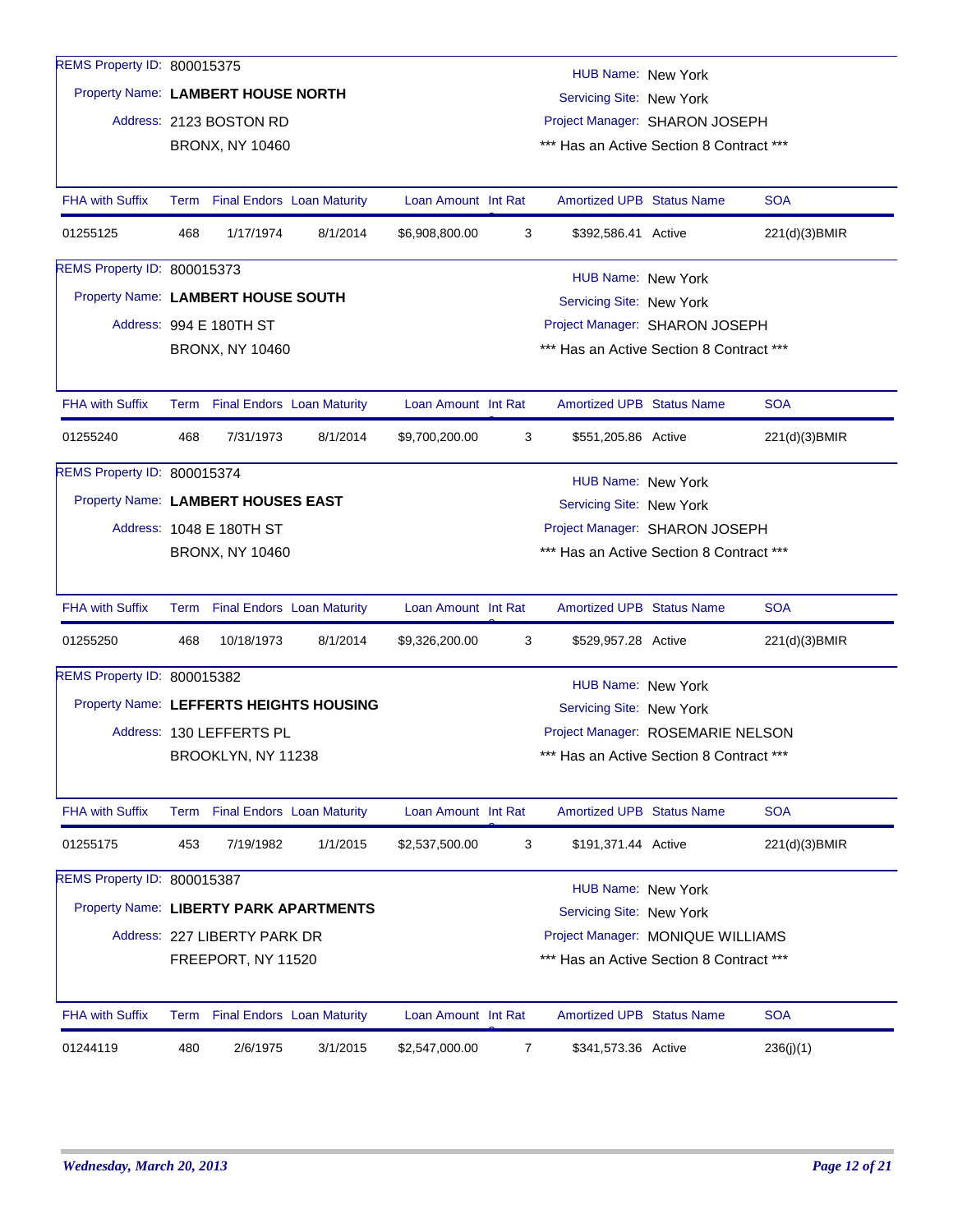| REMS Property ID: 800015392          |                                                                     |                             |                                   |                                |     | HUB Name: New York                       |                    |               |  |  |
|--------------------------------------|---------------------------------------------------------------------|-----------------------------|-----------------------------------|--------------------------------|-----|------------------------------------------|--------------------|---------------|--|--|
| Property Name: Limestone Gardens     |                                                                     |                             |                                   |                                |     | Servicing Site: Buffalo                  |                    |               |  |  |
|                                      |                                                                     | Address: 7626 HIGHBRIDGE RD |                                   |                                |     | Project Manager: LAURIE A BEARDI         |                    |               |  |  |
|                                      |                                                                     | MANLIUS, NY 13104           |                                   |                                |     | *** Has an Active Section 8 Contract *** |                    |               |  |  |
|                                      |                                                                     |                             |                                   |                                |     |                                          |                    |               |  |  |
| <b>FHA with Suffix</b>               |                                                                     |                             | Term Final Endors Loan Maturity   | Loan Amount Int Rat            |     | <b>Amortized UPB Status Name</b>         |                    | <b>SOA</b>    |  |  |
| 01311004                             | 480                                                                 | 9/28/1976                   | 10/1/2016                         | \$2,978,900.00                 | 8.5 | \$790,943.71 Active                      |                    | 207/223(f)    |  |  |
| REMS Property ID: 800015433          |                                                                     |                             |                                   |                                |     | HUB Name: New York                       |                    |               |  |  |
|                                      | Property Name: MADISON HOUSE APARTMENTS<br>Servicing Site: New York |                             |                                   |                                |     |                                          |                    |               |  |  |
|                                      |                                                                     | Address: 70 FERRIS AVE      |                                   |                                |     | Project Manager: CARDUCCI H DORLEANS     |                    |               |  |  |
|                                      | *** Has an Active Section 8 Contract ***<br>WHITE PLAINS, NY 10603  |                             |                                   |                                |     |                                          |                    |               |  |  |
|                                      |                                                                     |                             |                                   |                                |     |                                          |                    |               |  |  |
| <b>FHA with Suffix</b>               |                                                                     |                             | Term Final Endors Loan Maturity   | Loan Amount Int Rat            |     | <b>Amortized UPB Status Name</b>         |                    | <b>SOA</b>    |  |  |
| 01255245                             | 478                                                                 | 2/20/1973                   | 12/1/2013                         | \$3,377,100.00                 | 3   | \$95,835.88 Active                       |                    | 221(d)(3)BMIR |  |  |
| REMS Property ID: 800015416          |                                                                     |                             |                                   |                                |     | HUB Name: New York                       |                    |               |  |  |
| Property Name: MAPLE COURT HOMES     |                                                                     |                             |                                   |                                |     | Servicing Site: Buffalo                  |                    |               |  |  |
|                                      |                                                                     | Address: 480 MAPLE CITY DR  |                                   | Project Manager: JILL C SMOLEN |     |                                          |                    |               |  |  |
|                                      | HORNELL, NY 14843<br>*** Has an Active Section 8 Contract ***       |                             |                                   |                                |     |                                          |                    |               |  |  |
|                                      |                                                                     |                             |                                   |                                |     |                                          |                    |               |  |  |
| <b>FHA with Suffix</b>               |                                                                     |                             | Term Final Endors Loan Maturity   | Loan Amount Int Rat            |     | <b>Amortized UPB Status Name</b>         |                    | <b>SOA</b>    |  |  |
| 014044NI                             | 480                                                                 |                             | 4/23/2015                         | \$0.00                         | 0   |                                          | \$0.00 Non Insured | 236(j)(1)     |  |  |
| REMS Property ID: 800015455          |                                                                     |                             |                                   |                                |     | <b>HUB Name: New York</b>                |                    |               |  |  |
| Property Name: MARCUS GARVEY VILLAGE |                                                                     |                             |                                   |                                |     | Servicing Site: New York                 |                    |               |  |  |
|                                      |                                                                     | Address: 353 CHESTER STREET |                                   |                                |     | Project Manager: BLANCA M VASQUEZ        |                    |               |  |  |
|                                      |                                                                     | BROOKLYN, NY 11212          |                                   |                                |     | *** Has an Active Section 8 Contract *** |                    |               |  |  |
|                                      |                                                                     |                             |                                   |                                |     |                                          |                    |               |  |  |
| <b>FHA with Suffix</b>               |                                                                     |                             | Term Final Endors Loan Maturity   | Loan Amount Int Rat            |     | <b>Amortized UPB Status Name</b>         |                    | <b>SOA</b>    |  |  |
| 012127NI                             | 480                                                                 |                             | 12/18/2016                        | \$0.00                         | 0   |                                          | \$0.00 Non Insured | 236(j)(1)     |  |  |
| REMS Property ID: 800015467          |                                                                     |                             |                                   |                                |     | <b>HUB Name: New York</b>                |                    |               |  |  |
| Property Name: MARIEN-HEIM TOWER     |                                                                     |                             |                                   |                                |     | Servicing Site: New York                 |                    |               |  |  |
|                                      |                                                                     | Address: 870 OCEAN PARKWAY  |                                   |                                |     | Project Manager: GORDON KROMPIER         |                    |               |  |  |
|                                      |                                                                     | BROOKLYN, NY 11230          |                                   |                                |     | *** Has an Active Section 8 Contract *** |                    |               |  |  |
|                                      |                                                                     |                             |                                   |                                |     |                                          |                    |               |  |  |
| <b>FHA with Suffix</b>               | Term                                                                |                             | <b>Final Endors</b> Loan Maturity | Loan Amount Int Rat            |     | <b>Amortized UPB Status Name</b>         |                    | <b>SOA</b>    |  |  |
| 01211011                             | 480                                                                 | 2/5/1981                    | 8/1/2016                          | \$4,986,600.00                 | 8.5 | \$1,269,471.62 Active                    |                    | 207/223(f)    |  |  |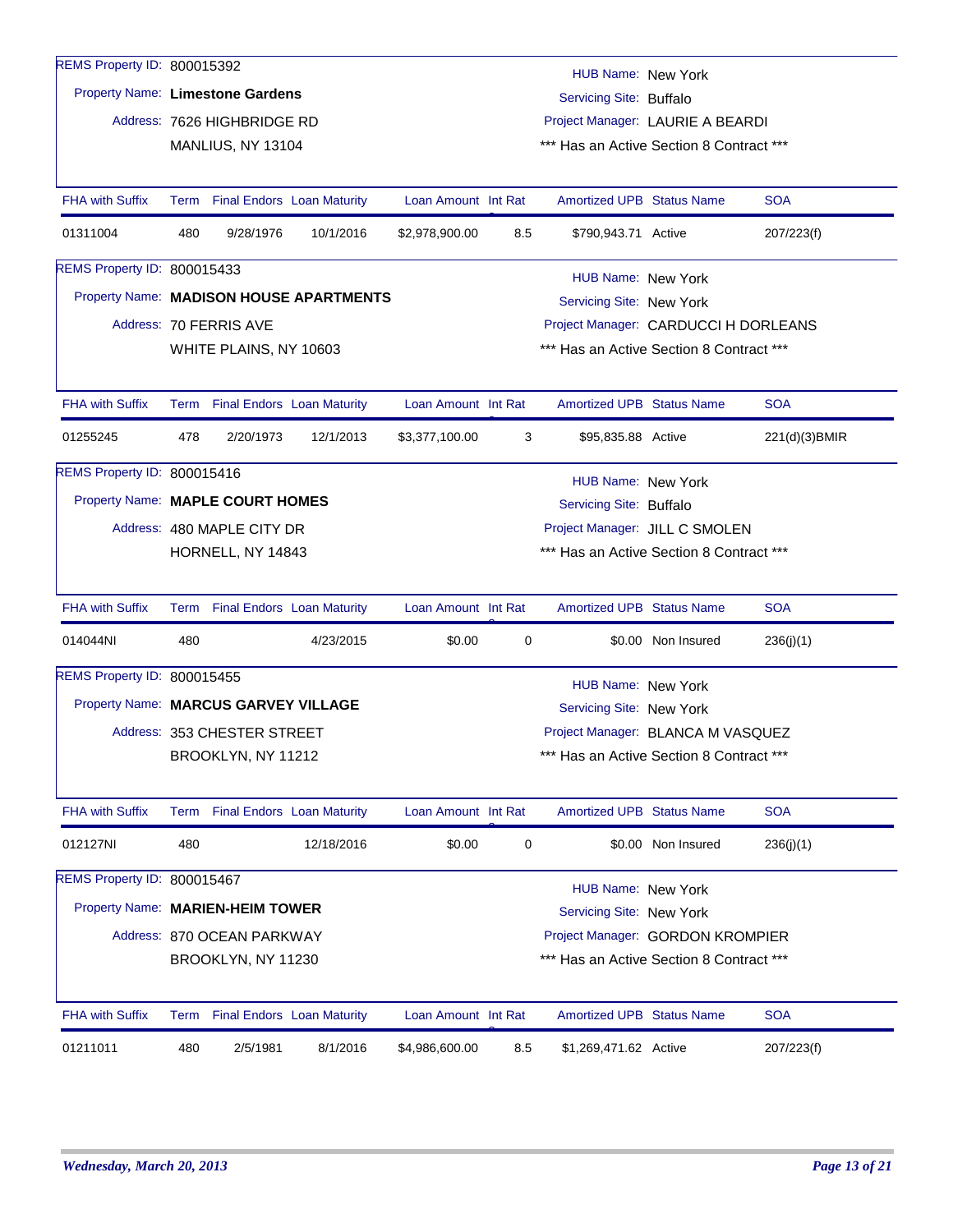## REMS Property ID: 800015425

## Property Name: **McGRAW HOUSE**

Address: 221 SOUTH GENEVA ST ITHACA, NY 14850

HUB Name: New York

Servicing Site: Buffalo

Project Manager: COLLEEN M GREENAN

\*\*\* Does NOT Have an Active Section 8 Contract \*\*\*

| <b>FHA with Suffix</b>                        |                                                                  |                             | Term Final Endors Loan Maturity | Loan Amount Int Rat            |       | <b>Amortized UPB Status Name</b> |                                               | <b>SOA</b>       |  |  |
|-----------------------------------------------|------------------------------------------------------------------|-----------------------------|---------------------------------|--------------------------------|-------|----------------------------------|-----------------------------------------------|------------------|--|--|
| 013022NI                                      | 480                                                              |                             | 12/5/2014                       | \$0.00                         | 0     |                                  | \$0.00 Non Insured                            | 236(j)(1)        |  |  |
| REMS Property ID: 800015426                   |                                                                  |                             |                                 |                                |       | HUB Name: New York               |                                               |                  |  |  |
| Property Name: McKENNA SQUARE HOUSES          |                                                                  |                             |                                 |                                |       | Servicing Site: New York         |                                               |                  |  |  |
|                                               |                                                                  | Address: 2134 AMSTERDAM AVE |                                 |                                |       |                                  | Project Manager: SHERRIE MILLIGAN             |                  |  |  |
|                                               | *** Has an Active Section 8 Contract ***<br>NEW YORK, NY 10032   |                             |                                 |                                |       |                                  |                                               |                  |  |  |
| <b>FHA with Suffix</b>                        |                                                                  |                             | Term Final Endors Loan Maturity | Loan Amount Int Rat            |       | <b>Amortized UPB Status Name</b> |                                               | <b>SOA</b>       |  |  |
| 01257303-V                                    | 15                                                               |                             | 7/1/2018                        | \$0.00                         | 4.5   |                                  | \$1,314,821.20 Accruing/non-Payi 221(d)(4)MKT |                  |  |  |
| 01257303-W                                    | 15                                                               |                             | 7/1/2018                        | \$0.00                         | 4.5   |                                  | \$287,060.09 Accruing/non-Payi 221(d)(4)MKT   |                  |  |  |
| 01257382                                      | 180                                                              | 6/26/2003                   | 7/1/2018                        | \$3,539,000.00                 | 4.9   | \$1,541,625.23 Active            |                                               | 223a7/221d4/223e |  |  |
| REMS Property ID: 800015498                   |                                                                  |                             |                                 |                                |       | <b>HUB Name: New York</b>        |                                               |                  |  |  |
| Property Name: METRO PLAZA APTS               |                                                                  |                             |                                 |                                |       | Servicing Site: Buffalo          |                                               |                  |  |  |
|                                               |                                                                  | Address: 110 CHENANGO PL    |                                 | Project Manager: JILL C SMOLEN |       |                                  |                                               |                  |  |  |
|                                               | *** Has an Active Section 8 Contract ***<br>BINGHAMTON, NY 13901 |                             |                                 |                                |       |                                  |                                               |                  |  |  |
| <b>FHA with Suffix</b>                        |                                                                  |                             | Term Final Endors Loan Maturity | Loan Amount Int Rat            |       | <b>Amortized UPB Status Name</b> |                                               | <b>SOA</b>       |  |  |
| 013EH025                                      | 473                                                              | 12/16/1981                  | 6/1/2021                        | \$5,078,900.00                 | 7.625 | \$2,490,436.08 Active            |                                               | 202              |  |  |
| <b>REMS Property ID: 800015503</b>            |                                                                  |                             |                                 |                                |       | HUB Name: New York               |                                               |                  |  |  |
| Property Name: MIDDLEWOOD SENIOR CITIZEN PARK |                                                                  |                             |                                 |                                |       | Servicing Site: New York         |                                               |                  |  |  |
|                                               |                                                                  | Address: 80 N Middletown RD |                                 |                                |       |                                  | Project Manager: VIRGINIA E MCVEIGH           |                  |  |  |
|                                               |                                                                  | NANUET, NY 10954            |                                 |                                |       |                                  | *** Has an Active Section 8 Contract ***      |                  |  |  |
| <b>FHA with Suffix</b>                        |                                                                  |                             | Term Final Endors Loan Maturity | Loan Amount Int Rat            |       | <b>Amortized UPB Status Name</b> |                                               | <b>SOA</b>       |  |  |
| 01244136                                      | 480                                                              | 11/22/1974                  | 12/1/2014                       | \$2,222,500.00                 | 7     | \$259,984.99 Active              |                                               | 236(j)(1)        |  |  |
| REMS Property ID: 800015505                   |                                                                  |                             |                                 |                                |       | <b>HUB Name: New York</b>        |                                               |                  |  |  |
| Property Name: MIDTOWN MANOR                  |                                                                  |                             |                                 |                                |       | Servicing Site: Buffalo          |                                               |                  |  |  |
|                                               |                                                                  | Address: 475 E Broad St     |                                 |                                |       |                                  | Project Manager: SHARI L SURDI                |                  |  |  |
|                                               |                                                                  | Rochester, NY 14607         |                                 |                                |       |                                  | *** Has an Active Section 8 Contract ***      |                  |  |  |
| <b>FHA with Suffix</b>                        |                                                                  |                             | Term Final Endors Loan Maturity | Loan Amount Int Rat            |       | <b>Amortized UPB Status Name</b> |                                               | <b>SOA</b>       |  |  |
| 014014NI                                      | 480                                                              |                             | 10/16/2013                      | \$0.00                         | 0     |                                  | \$0.00 Non Insured                            | 236(j)(1)        |  |  |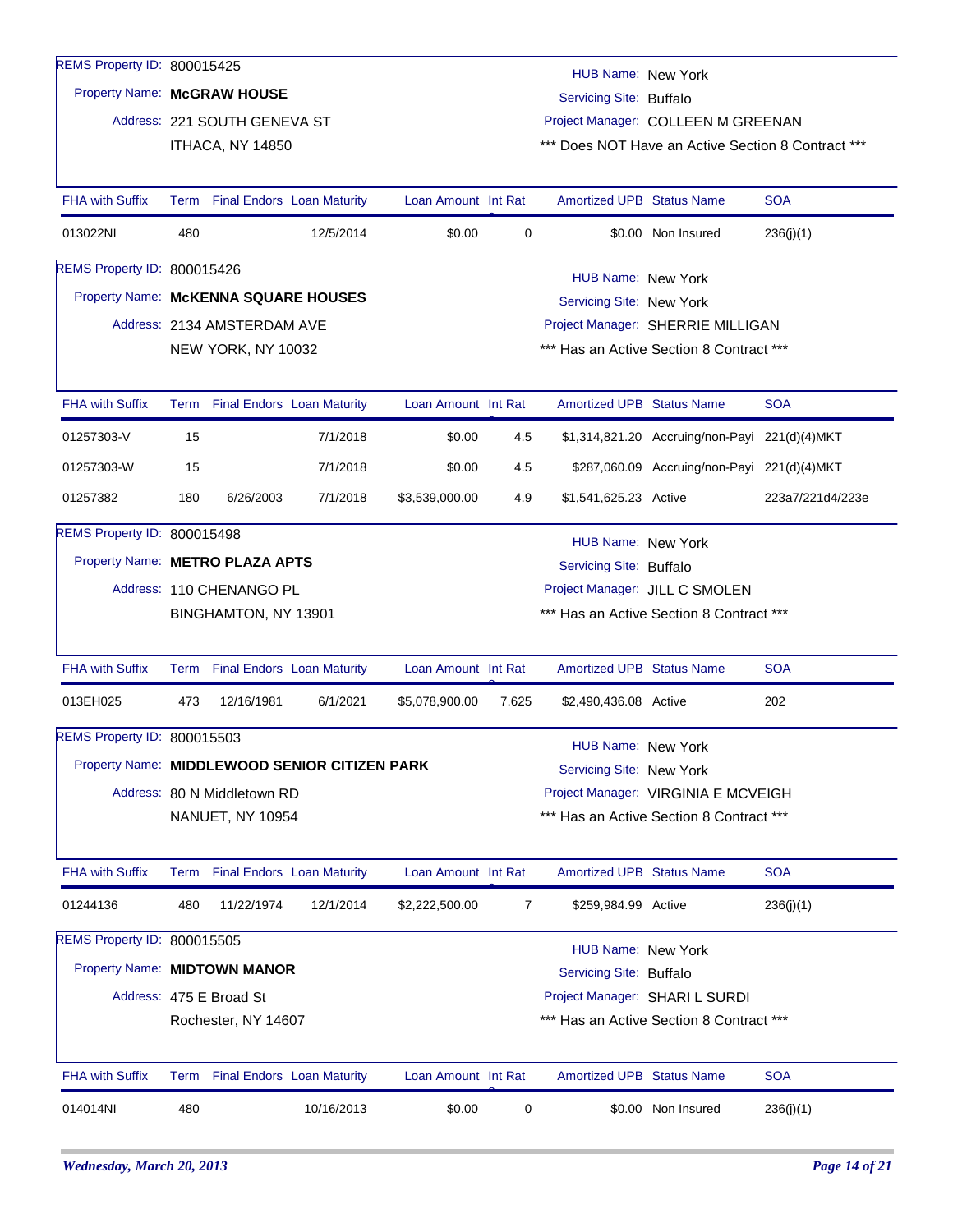| REMS Property ID: 800015528                  |                    |                                                                |           |                     |     | HUB Name: New York               |                                             |                     |  |  |  |
|----------------------------------------------|--------------------|----------------------------------------------------------------|-----------|---------------------|-----|----------------------------------|---------------------------------------------|---------------------|--|--|--|
|                                              |                    | Property Name: MORNINGSIDE HOUSING<br>Servicing Site: New York |           |                     |     |                                  |                                             |                     |  |  |  |
|                                              |                    | Address: 410 Cathedral Parkway                                 |           |                     |     | Project Manager: SYLVIA CRUZ     |                                             |                     |  |  |  |
|                                              |                    | 101 W 109th St                                                 |           |                     |     |                                  | *** Has an Active Section 8 Contract ***    |                     |  |  |  |
|                                              |                    | NEW YORK, NY 10025                                             |           |                     |     |                                  |                                             |                     |  |  |  |
| <b>FHA with Suffix</b>                       |                    | Term Final Endors Loan Maturity                                |           | Loan Amount Int Rat |     | <b>Amortized UPB Status Name</b> |                                             | <b>SOA</b>          |  |  |  |
| 01235275                                     | 466                | 1/6/1982                                                       | 11/1/2020 | \$5,903,400.00      | 7.5 | \$1,775,944.62 Active            |                                             | 221(d)(4)MKT        |  |  |  |
| REMS Property ID: 800015531                  | HUB Name: New York |                                                                |           |                     |     |                                  |                                             |                     |  |  |  |
| Property Name: MORRISANIA I                  |                    |                                                                |           |                     |     | Servicing Site: New York         |                                             |                     |  |  |  |
|                                              |                    | Address: 1009 MORRIS AVE                                       |           |                     |     |                                  | Project Manager: MERCEDES V ESPINOZA        |                     |  |  |  |
|                                              |                    | <b>BRONX, NY 10456</b>                                         |           |                     |     |                                  | *** Has an Active Section 8 Contract ***    |                     |  |  |  |
| <b>FHA with Suffix</b>                       |                    | Term Final Endors Loan Maturity                                |           | Loan Amount Int Rat |     | <b>Amortized UPB Status Name</b> |                                             | <b>SOA</b>          |  |  |  |
| 01244114                                     | 480                | 2/28/1975                                                      | 3/1/2015  | \$1,714,533.00      | 7   | \$537,788.51 Active              |                                             | 236(j)(1)           |  |  |  |
| REMS Property ID: 800015532                  |                    |                                                                |           |                     |     | HUB Name: New York               |                                             |                     |  |  |  |
| Property Name: MORRISANIA II                 |                    |                                                                |           |                     |     | Servicing Site: New York         |                                             |                     |  |  |  |
|                                              |                    | Address: 1120 CLAY AVE                                         |           |                     |     |                                  | Project Manager: JAMES H WESTMORELAND       |                     |  |  |  |
|                                              |                    | <b>BRONX, NY 10456</b>                                         |           |                     |     |                                  | *** Has an Active Section 8 Contract ***    |                     |  |  |  |
| <b>FHA with Suffix</b>                       |                    | Term Final Endors Loan Maturity                                |           | Loan Amount Int Rat |     | <b>Amortized UPB Status Name</b> |                                             | <b>SOA</b>          |  |  |  |
| 01244126                                     | 485                | 6/8/1976                                                       | 7/1/2016  | \$4,656,976.00      | 8.5 | \$1,005,365.70 Active            |                                             | 236(j)(1)           |  |  |  |
| REMS Property ID: 800015534                  |                    |                                                                |           |                     |     | <b>HUB Name: New York</b>        |                                             |                     |  |  |  |
| Property Name: MORRISANIA III                |                    |                                                                |           |                     |     | Servicing Site: New York         |                                             |                     |  |  |  |
|                                              |                    | Address: 1041 FINDLAY AVE                                      |           |                     |     |                                  | Project Manager: MERCEDES V ESPINOZA        |                     |  |  |  |
|                                              |                    | BRONX, NY 10456                                                |           |                     |     |                                  | Has an Active Section 8 Contract ***        |                     |  |  |  |
| <b>FHA with Suffix</b>                       |                    | Term Final Endors Loan Maturity                                |           | Loan Amount Int Rat |     | <b>Amortized UPB Status Name</b> |                                             | <b>SOA</b>          |  |  |  |
| 01257042                                     | 480                | 10/21/1980                                                     | 4/1/2020  | \$4,929,300.00      | 9   | \$729,733.34 Active              |                                             | 221(d)(4)MKT/223(e) |  |  |  |
| REMS Property ID: 800015548                  |                    |                                                                |           |                     |     | <b>HUB Name: New York</b>        |                                             |                     |  |  |  |
| Property Name: NEW WEST 111TH STREET PHASE I |                    |                                                                |           |                     |     | Servicing Site: New York         |                                             |                     |  |  |  |
|                                              |                    | Address: 32 W 111th St                                         |           |                     |     |                                  | Project Manager: MONIQUE WILLIAMS           |                     |  |  |  |
|                                              |                    | New York, NY 10026                                             |           |                     |     |                                  | *** Has an Active Section 8 Contract ***    |                     |  |  |  |
| <b>FHA with Suffix</b>                       |                    | Term Final Endors Loan Maturity                                |           | Loan Amount Int Rat |     | <b>Amortized UPB Status Name</b> |                                             | <b>SOA</b>          |  |  |  |
| 01257032-V                                   | 19                 |                                                                | 7/1/2020  | \$0.00              | 1   |                                  | \$1,833,458.03 Accruing/non-Payi 220/223(e) |                     |  |  |  |
| 01257353                                     | 227                | 7/31/2001                                                      | 7/1/2020  | \$538,600.00        | 8.1 | \$304,184.20 Active              |                                             | 223a7/221d4/223e    |  |  |  |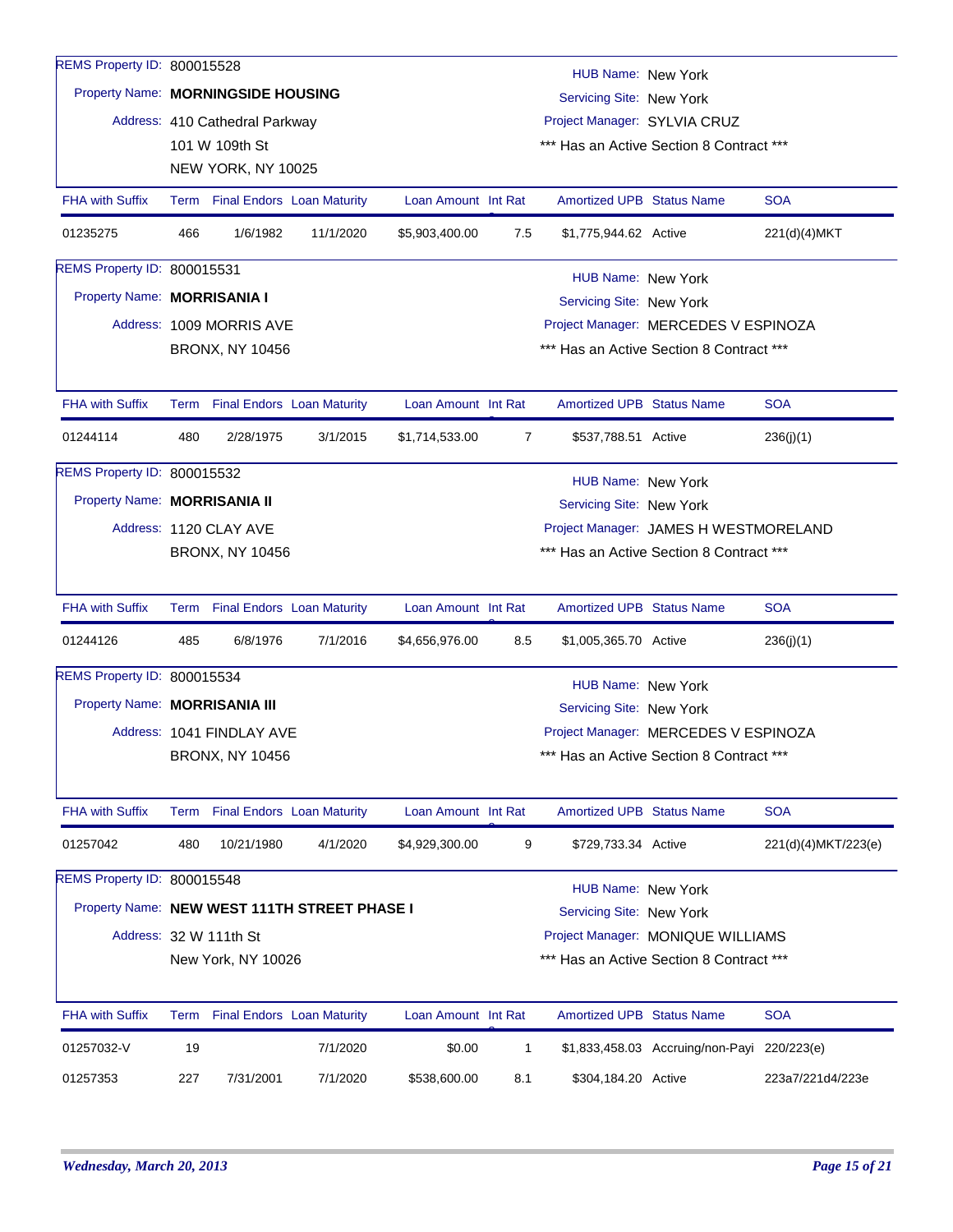| REMS Property ID: 800015609  |                                                                 |                                 |                                                  |                     |             | HUB Name: New York                       |                    |            |  |  |
|------------------------------|-----------------------------------------------------------------|---------------------------------|--------------------------------------------------|---------------------|-------------|------------------------------------------|--------------------|------------|--|--|
|                              |                                                                 |                                 | Property Name: OHAV SHOLOM APARTMENTS            |                     |             | Servicing Site: Buffalo                  |                    |            |  |  |
|                              |                                                                 | Address: 115 NEW KRUMKILL RD    |                                                  |                     |             | Project Manager: DENISE B KAROGLAN       |                    |            |  |  |
|                              |                                                                 | ALBANY, NY 12208                |                                                  |                     |             | *** Has an Active Section 8 Contract *** |                    |            |  |  |
|                              |                                                                 |                                 |                                                  |                     |             |                                          |                    |            |  |  |
| <b>FHA with Suffix</b>       |                                                                 | Term Final Endors Loan Maturity |                                                  | Loan Amount Int Rat |             | <b>Amortized UPB Status Name</b>         |                    | <b>SOA</b> |  |  |
| 01344067                     | 480                                                             | 6/28/1974                       | 6/1/2014                                         | \$4,488,100.00      | 7           | \$373,896.41 Active                      |                    | 236(j)(1)  |  |  |
| REMS Property ID: 800015619  |                                                                 |                                 |                                                  |                     |             | HUB Name: New York                       |                    |            |  |  |
|                              | Property Name: PARK LANE APARTMENTS<br>Servicing Site: New York |                                 |                                                  |                     |             |                                          |                    |            |  |  |
|                              |                                                                 | Address: 1965 LAFAYETTE AVE     |                                                  |                     |             | Project Manager: JAMES X O'NEILL         |                    |            |  |  |
|                              |                                                                 | <b>BRONX, NY 10473</b>          |                                                  |                     |             | *** Has an Active Section 8 Contract *** |                    |            |  |  |
|                              |                                                                 |                                 |                                                  |                     |             |                                          |                    |            |  |  |
| <b>FHA with Suffix</b>       |                                                                 | Term Final Endors Loan Maturity |                                                  | Loan Amount Int Rat |             | <b>Amortized UPB Status Name</b>         |                    | <b>SOA</b> |  |  |
| 01211029                     | 480                                                             | 7/31/1981                       | 7/1/2017                                         | \$5,672,000.00      | 8.5         | \$1,774,613.50 Active                    |                    | 207/223(f) |  |  |
| REMS Property ID: 800015765  |                                                                 |                                 |                                                  |                     |             | HUB Name: New York                       |                    |            |  |  |
| Property Name: RUPPERT HOUSE |                                                                 |                                 |                                                  |                     |             | Servicing Site: New York                 |                    |            |  |  |
|                              |                                                                 | Address: 1779 2ND AVE           |                                                  |                     |             | Project Manager: DOROTHY WILLIAMS        |                    |            |  |  |
|                              |                                                                 | NEW YORK, NY 10128              |                                                  |                     |             | *** Has an Active Section 8 Contract *** |                    |            |  |  |
| <b>FHA with Suffix</b>       |                                                                 | Term Final Endors Loan Maturity |                                                  | Loan Amount Int Rat |             | <b>Amortized UPB Status Name</b>         |                    | <b>SOA</b> |  |  |
| 01211116                     | 480                                                             | 9/21/1978                       | 10/1/2018                                        | \$16,778,000.00     | 8.13        | \$6,278,784.75 Active                    |                    | 207/223(f) |  |  |
| REMS Property ID: 800015795  |                                                                 |                                 |                                                  |                     |             | <b>HUB Name: New York</b>                |                    |            |  |  |
|                              |                                                                 |                                 | Property Name: SAUGERTIES SENIOR CITIZEN HOUSING |                     |             | Servicing Site: New York                 |                    |            |  |  |
|                              |                                                                 | Address: 155 MAIN ST.           |                                                  |                     |             | Project Manager: VIRGINIA E MCVEIGH      |                    |            |  |  |
|                              |                                                                 | SAUGERTIES, NY 12477            |                                                  |                     |             | *** Has an Active Section 8 Contract *** |                    |            |  |  |
|                              |                                                                 |                                 |                                                  |                     |             |                                          |                    |            |  |  |
| <b>FHA with Suffix</b>       | Term                                                            |                                 | <b>Final Endors Loan Maturity</b>                | Loan Amount Int Rat |             | <b>Amortized UPB Status Name</b>         |                    | <b>SOA</b> |  |  |
| 01344007                     | 480                                                             | 11/21/1975                      | 12/1/2015                                        | \$875,600.00        | 7           | \$158,397.39 Active                      |                    | 236(j)(1)  |  |  |
| REMS Property ID: 800015830  |                                                                 |                                 |                                                  |                     |             | <b>HUB Name: New York</b>                |                    |            |  |  |
|                              |                                                                 |                                 | Property Name: SIMEON DEWITT APARTMENTS          |                     |             | Servicing Site: Buffalo                  |                    |            |  |  |
|                              |                                                                 | Address: 150 East First Street  |                                                  |                     |             | Project Manager: SARAH A CULLIGAN        |                    |            |  |  |
|                              |                                                                 | OSWEGO, NY 13126                |                                                  |                     |             | *** Has an Active Section 8 Contract *** |                    |            |  |  |
| <b>FHA with Suffix</b>       |                                                                 | Term Final Endors Loan Maturity |                                                  | Loan Amount Int Rat |             | <b>Amortized UPB Status Name</b>         |                    | <b>SOA</b> |  |  |
|                              |                                                                 |                                 |                                                  |                     |             |                                          |                    |            |  |  |
| 013047NI                     | 480                                                             |                                 | 1/6/2015                                         | \$0.00              | $\mathbf 0$ |                                          | \$0.00 Non Insured | 236(j)(1)  |  |  |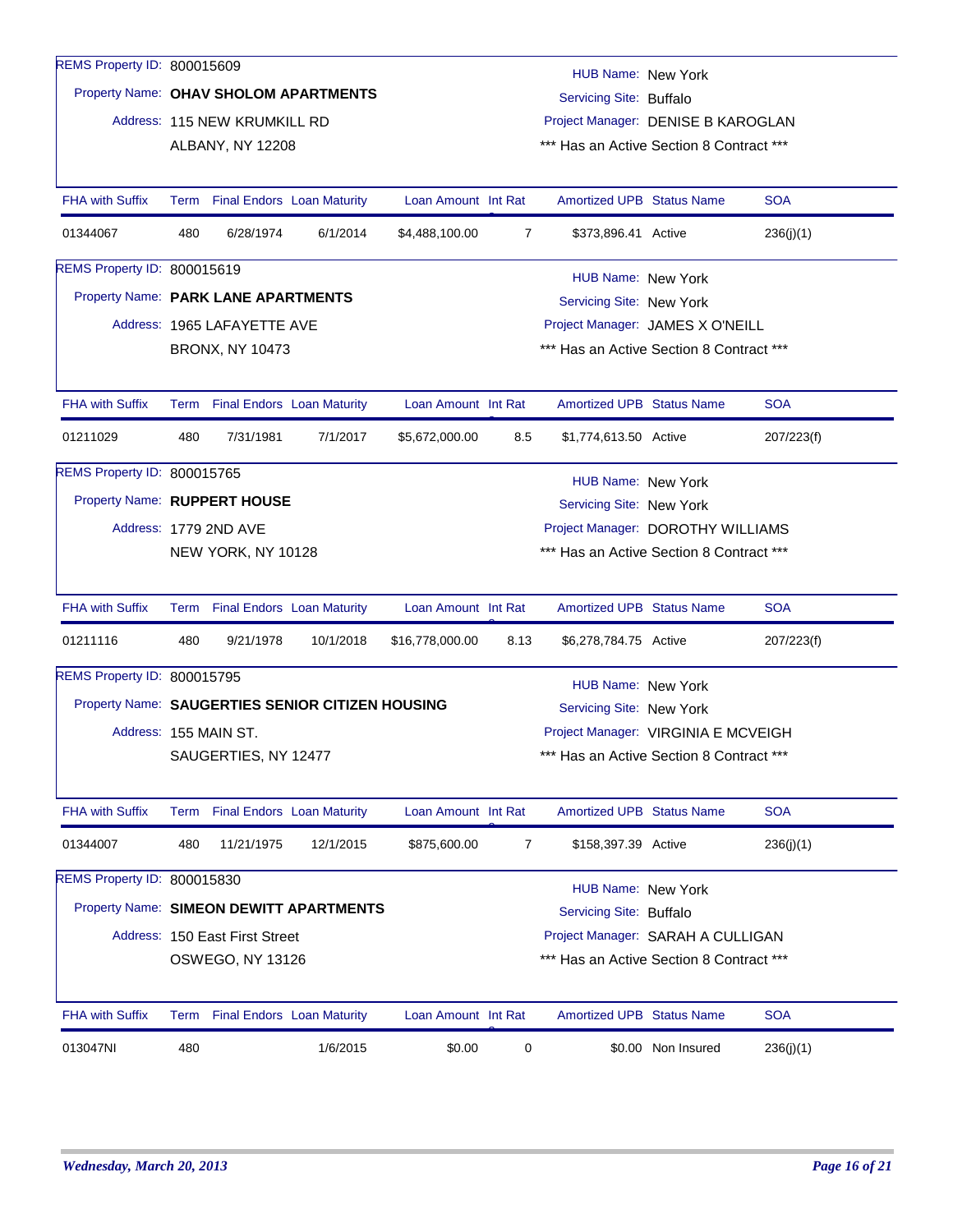| REMS Property ID: 800015835        |                                                                                                                              |                              |                                       |                     |       | HUB Name: New York                       |                    |               |  |
|------------------------------------|------------------------------------------------------------------------------------------------------------------------------|------------------------------|---------------------------------------|---------------------|-------|------------------------------------------|--------------------|---------------|--|
|                                    | Property Name: SIXTY SIX WASHINGTON STREET<br>Servicing Site: New York                                                       |                              |                                       |                     |       |                                          |                    |               |  |
|                                    |                                                                                                                              | Address: 66 Washington St    |                                       |                     |       | Project Manager: JAMES H WESTMORELAND    |                    |               |  |
|                                    |                                                                                                                              | Poughkeepsie, NY 12601       |                                       |                     |       | *** Has an Active Section 8 Contract *** |                    |               |  |
|                                    |                                                                                                                              |                              |                                       |                     |       |                                          |                    |               |  |
| <b>FHA with Suffix</b>             |                                                                                                                              |                              | Term Final Endors Loan Maturity       | Loan Amount Int Rat |       | <b>Amortized UPB Status Name</b>         |                    | <b>SOA</b>    |  |
| 01311007                           | 480                                                                                                                          | 11/12/1980                   | 10/1/2016                             | \$3,299,900.00      | 8.5   | \$876,150.08 Active                      |                    | 207/223(f)    |  |
| REMS Property ID: 800015779        |                                                                                                                              |                              |                                       |                     |       | HUB Name: New York                       |                    |               |  |
| Property Name: SOUTH MALL TOWERS   |                                                                                                                              |                              | Servicing Site: Buffalo               |                     |       |                                          |                    |               |  |
|                                    |                                                                                                                              | Address: 101 S. Pearl St     |                                       |                     |       | Project Manager: KIMBERLY B HOGAN        |                    |               |  |
|                                    |                                                                                                                              | ALBANY, NY 12207             |                                       |                     |       | *** Has an Active Section 8 Contract *** |                    |               |  |
|                                    |                                                                                                                              |                              |                                       |                     |       |                                          |                    |               |  |
| <b>FHA with Suffix</b>             |                                                                                                                              |                              | Term Final Endors Loan Maturity       | Loan Amount Int Rat |       | <b>Amortized UPB Status Name</b>         |                    | <b>SOA</b>    |  |
| 013014NI                           | 480                                                                                                                          |                              | 12/5/2014                             | \$0.00              | 0     |                                          | \$0.00 Non Insured | 236(j)(1)     |  |
| REMS Property ID: 800015781        |                                                                                                                              |                              |                                       |                     |       | HUB Name: New York                       |                    |               |  |
| Property Name: SOUTHVIEW TOWERS    |                                                                                                                              |                              |                                       |                     |       | Servicing Site: Buffalo                  |                    |               |  |
|                                    |                                                                                                                              | Address: 500 South Avenue    |                                       |                     |       | Project Manager: THOMAS J KOSZELAK       |                    |               |  |
|                                    |                                                                                                                              | ROCHESTER, NY 14620          |                                       |                     |       | *** Has an Active Section 8 Contract *** |                    |               |  |
|                                    |                                                                                                                              |                              |                                       |                     |       |                                          |                    |               |  |
| <b>FHA with Suffix</b>             |                                                                                                                              |                              | Term Final Endors Loan Maturity       | Loan Amount Int Rat |       | <b>Amortized UPB Status Name</b>         |                    | <b>SOA</b>    |  |
| 014012NI                           | 480                                                                                                                          |                              | 11/2/2012                             | \$0.00              | 0     |                                          | \$0.00 Non Insured | 236(j)(1)     |  |
| REMS Property ID: 800080034        |                                                                                                                              |                              |                                       |                     |       | <b>HUB Name: New York</b>                |                    |               |  |
|                                    |                                                                                                                              |                              | Property Name: SPRINGBROOK APARTMENTS |                     |       | Servicing Site: Buffalo                  |                    |               |  |
|                                    |                                                                                                                              | Address: 4920 N Jefferson St |                                       |                     |       | Project Manager: DENISE B KAROGLAN       |                    |               |  |
|                                    |                                                                                                                              | PULASKI, NY 13142            |                                       |                     |       | *** Has an Active Section 8 Contract *** |                    |               |  |
|                                    |                                                                                                                              |                              |                                       |                     |       |                                          |                    |               |  |
| <b>FHA with Suffix</b>             |                                                                                                                              |                              | Term Final Endors Loan Maturity       | Loan Amount Int Rat |       | <b>Amortized UPB Status Name</b>         |                    | <b>SOA</b>    |  |
| 013007NI                           | 480                                                                                                                          |                              | 12/5/2014                             | \$0.00              | 0     |                                          | \$0.00 Non Insured | 236(j)(1)/202 |  |
| REMS Property ID: 800015886        |                                                                                                                              |                              |                                       |                     |       | <b>HUB Name: New York</b>                |                    |               |  |
| Property Name: ST. MARGARETS HOUSE |                                                                                                                              |                              |                                       |                     |       | Servicing Site: New York                 |                    |               |  |
|                                    |                                                                                                                              |                              |                                       |                     |       |                                          |                    |               |  |
|                                    | Address: 49 FULTON ST<br>Project Manager: MONIQUE WILLIAMS<br>*** Has an Active Section 8 Contract ***<br>NEW YORK, NY 10038 |                              |                                       |                     |       |                                          |                    |               |  |
|                                    |                                                                                                                              |                              |                                       |                     |       |                                          |                    |               |  |
| <b>FHA with Suffix</b>             |                                                                                                                              |                              | Term Final Endors Loan Maturity       | Loan Amount Int Rat |       | <b>Amortized UPB Status Name</b>         |                    | <b>SOA</b>    |  |
| 012EH017                           | 480                                                                                                                          | 5/10/1984                    | 12/1/2021                             | \$13,572,600.00     | 7.625 | \$6,916,431.21 Active                    |                    | 202           |  |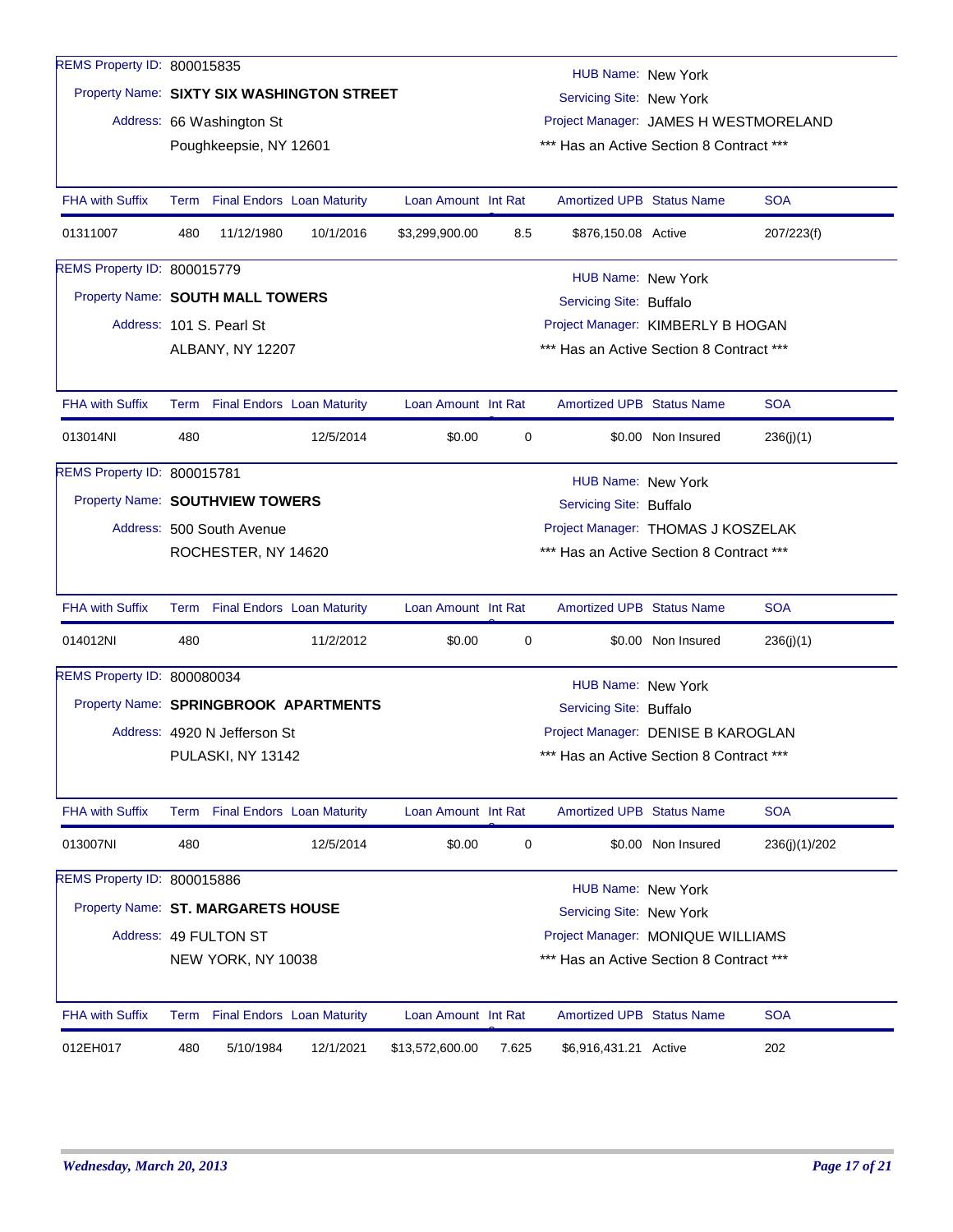| REMS Property ID: 800015883       |                                                                       |                                 |           |                     |                | <b>HUB Name: New York</b>                |                    |               |  |
|-----------------------------------|-----------------------------------------------------------------------|---------------------------------|-----------|---------------------|----------------|------------------------------------------|--------------------|---------------|--|
| Property Name: ST. VINCENTS APTS  |                                                                       |                                 |           |                     |                | Servicing Site: Buffalo                  |                    |               |  |
| Address: 475 Yates ST             |                                                                       |                                 |           |                     |                | Project Manager: DENISE B KAROGLAN       |                    |               |  |
|                                   |                                                                       | ALBANY, NY 12208                |           |                     |                | *** Has an Active Section 8 Contract *** |                    |               |  |
|                                   |                                                                       |                                 |           |                     |                |                                          |                    |               |  |
| <b>FHA with Suffix</b>            |                                                                       | Term Final Endors Loan Maturity |           | Loan Amount Int Rat |                | <b>Amortized UPB Status Name</b>         |                    | <b>SOA</b>    |  |
| 013EH006                          | 480                                                                   | 3/25/1980                       | 4/1/2020  | \$1,874,100.00      | 7.625          | \$819,371.89 Active                      |                    | 202           |  |
| REMS Property ID: 800015894       |                                                                       |                                 |           |                     |                | HUB Name: New York                       |                    |               |  |
|                                   | Property Name: STANLEY PARK HOUSES<br>Servicing Site: New York        |                                 |           |                     |                |                                          |                    |               |  |
|                                   |                                                                       | Address: 32 JANET LANE          |           |                     |                | Project Manager: ANTHONY R GIGANTI       |                    |               |  |
|                                   |                                                                       | GLEN COVE, NY 11542             |           |                     |                | *** Has an Active Section 8 Contract *** |                    |               |  |
|                                   |                                                                       |                                 |           |                     |                |                                          |                    |               |  |
| <b>FHA with Suffix</b>            |                                                                       | Term Final Endors Loan Maturity |           | Loan Amount Int Rat |                | <b>Amortized UPB Status Name</b>         |                    | <b>SOA</b>    |  |
| 01244092                          | 480                                                                   | 10/29/1975                      | 11/1/2015 | \$1,569,200.00      | $\overline{7}$ | \$275,805.88 Active                      |                    | 236(j)(1)     |  |
| REMS Property ID: 800015902       |                                                                       |                                 |           |                     |                | HUB Name: New York                       |                    |               |  |
|                                   | Property Name: STEWART PARK APTS<br>Servicing Site: Buffalo           |                                 |           |                     |                |                                          |                    |               |  |
|                                   | Project Manager: THOMAS P DRUELINGER<br>Address: 301 Walter Smith Ter |                                 |           |                     |                |                                          |                    |               |  |
|                                   |                                                                       | <b>Corning, NY 14830</b>        |           |                     |                | *** Has an Active Section 8 Contract *** |                    |               |  |
| <b>FHA with Suffix</b>            |                                                                       | Term Final Endors Loan Maturity |           | Loan Amount Int Rat |                | <b>Amortized UPB Status Name</b>         |                    | <b>SOA</b>    |  |
| 01455008                          | 471                                                                   | 1/24/1974                       | 5/1/2013  | \$2,859,000.00      | 3              | \$10,309.50 Active                       |                    | 221(d)(3)BMIR |  |
| REMS Property ID: 800015907       |                                                                       |                                 |           |                     |                | <b>HUB Name: New York</b>                |                    |               |  |
| Property Name: STUYPARK HOUSING   |                                                                       |                                 |           |                     |                | Servicing Site: New York                 |                    |               |  |
|                                   |                                                                       | Address: 77 NEW YORK AVE        |           |                     |                | Project Manager: BLANCA M VASQUEZ        |                    |               |  |
|                                   |                                                                       | BROOKLYN, NY 11216              |           |                     |                | *** Has an Active Section 8 Contract *** |                    |               |  |
|                                   |                                                                       |                                 |           |                     |                |                                          |                    |               |  |
| FHA with Suffix                   |                                                                       | Term Final Endors Loan Maturity |           | Loan Amount Int Rat |                | <b>Amortized UPB Status Name</b>         |                    | <b>SOA</b>    |  |
| 012043NI                          | 480                                                                   |                                 | 6/24/2014 | \$0.00              | 0              |                                          | \$0.00 Non Insured | 236(j)(1)     |  |
| REMS Property ID: 800015908       |                                                                       |                                 |           |                     |                | <b>HUB Name: New York</b>                |                    |               |  |
| Property Name: STUYVESANT CHARTER |                                                                       |                                 |           |                     |                | Servicing Site: New York                 |                    |               |  |
|                                   |                                                                       | Address: 6 SHEEHAN CT           |           |                     |                | Project Manager: VIRGINIA E MCVEIGH      |                    |               |  |
|                                   |                                                                       | KINGSTON, NY 12401              |           |                     |                | *** Has an Active Section 8 Contract *** |                    |               |  |
| <b>FHA with Suffix</b>            |                                                                       | Term Final Endors Loan Maturity |           | Loan Amount Int Rat |                | <b>Amortized UPB Status Name</b>         |                    | <b>SOA</b>    |  |
|                                   |                                                                       |                                 |           |                     |                |                                          |                    |               |  |
| 01344057                          | 480                                                                   | 2/7/1974                        | 11/1/2013 | \$1,989,800.00      | $\overline{7}$ | \$84,570.65 Active                       |                    | 236(j)(1)     |  |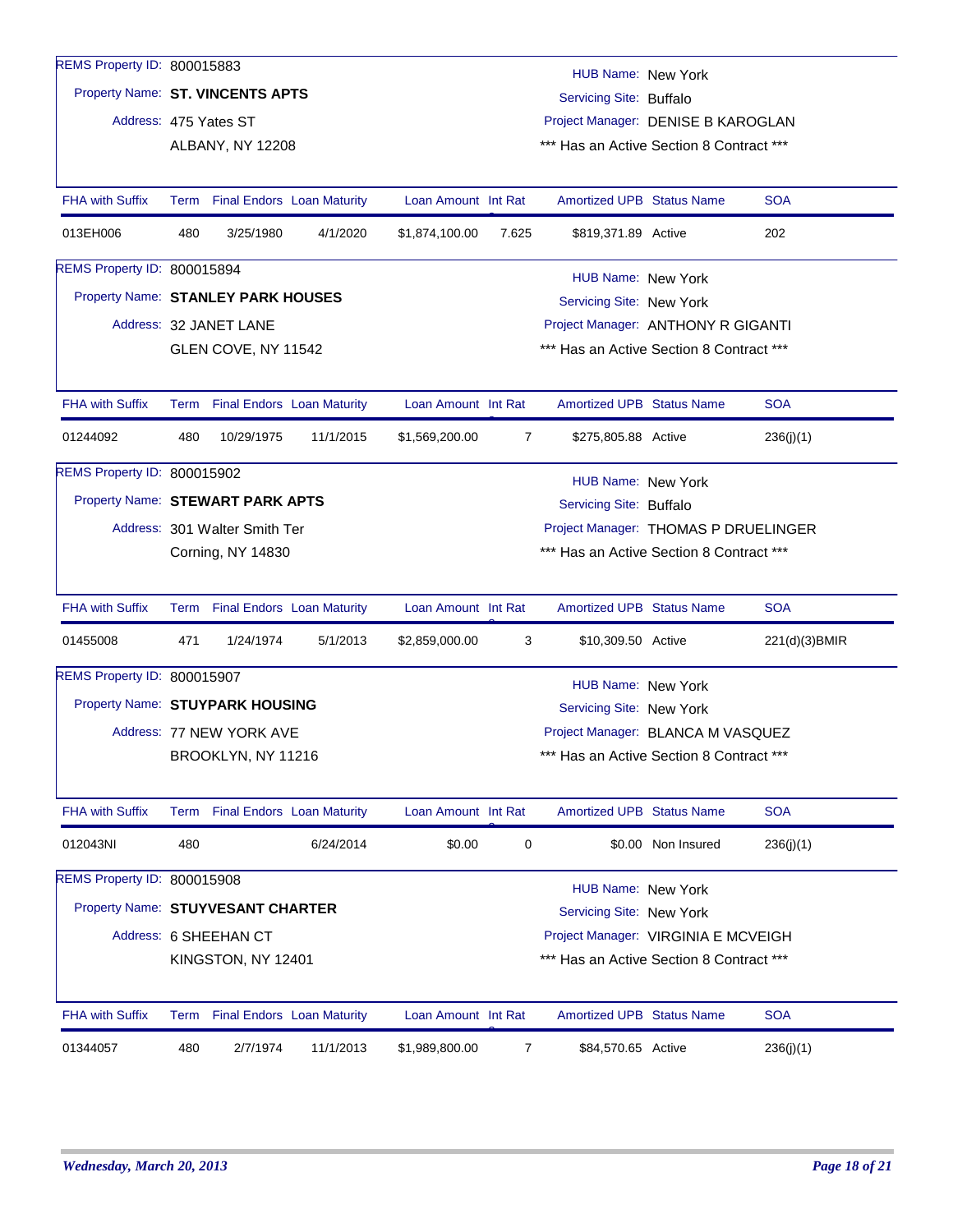| REMS Property ID: 800015944          |                                                                                                  |                                 |           |                     |       | HUB Name: New York                       |                                          |            |
|--------------------------------------|--------------------------------------------------------------------------------------------------|---------------------------------|-----------|---------------------|-------|------------------------------------------|------------------------------------------|------------|
| Property Name: THE CLAREMOUNT        |                                                                                                  |                                 |           |                     |       | Servicing Site: Buffalo                  |                                          |            |
|                                      |                                                                                                  | Address: 10338 MAIN ST          |           |                     |       | Project Manager: DAVID A BEERS           |                                          |            |
|                                      |                                                                                                  | CLARENCE (TOWN OF), NY 14031    |           |                     |       | *** Has an Active Section 8 Contract *** |                                          |            |
|                                      |                                                                                                  |                                 |           |                     |       |                                          |                                          |            |
| <b>FHA with Suffix</b>               |                                                                                                  | Term Final Endors Loan Maturity |           | Loan Amount Int Rat |       | <b>Amortized UPB Status Name</b>         |                                          | <b>SOA</b> |
| 014EH002                             | 471                                                                                              | 7/7/1980                        | 10/1/2019 | \$2,000,000.00      | 6.875 | \$779,257.50 Active                      |                                          | 202        |
| REMS Property ID: 800015956          |                                                                                                  |                                 |           |                     |       | HUB Name: New York                       |                                          |            |
| Property Name: THORPE VILLAGE        |                                                                                                  |                                 |           |                     |       | Servicing Site: New York                 |                                          |            |
|                                      |                                                                                                  | Address: 1 THORPE DR            |           |                     |       | Project Manager: JAMES H WESTMORELAND    |                                          |            |
|                                      |                                                                                                  | SPARKILL, NY 10976              |           |                     |       | *** Has an Active Section 8 Contract *** |                                          |            |
|                                      |                                                                                                  |                                 |           |                     |       |                                          |                                          |            |
| <b>FHA with Suffix</b>               |                                                                                                  | Term Final Endors Loan Maturity |           | Loan Amount Int Rat |       | <b>Amortized UPB Status Name</b>         |                                          | <b>SOA</b> |
| 012EH009                             | 480                                                                                              | 3/12/1984                       | 7/1/2021  | \$8,383,700.00      | 7.625 | \$4,131,296.87 Active                    |                                          | 202        |
| REMS Property ID: 800015960          |                                                                                                  |                                 |           |                     |       | <b>HUB Name: New York</b>                |                                          |            |
| Property Name: Timon Towers          |                                                                                                  |                                 |           |                     |       |                                          |                                          |            |
|                                      | Servicing Site: Buffalo<br>Project Manager: MARLENE P CONOROZZO                                  |                                 |           |                     |       |                                          |                                          |            |
|                                      | Address: 1015 DELAWARE AVE<br>BUFFALO, NY 14209                                                  |                                 |           |                     |       |                                          | *** Has an Active Section 8 Contract *** |            |
|                                      |                                                                                                  |                                 |           |                     |       |                                          |                                          |            |
| <b>FHA with Suffix</b>               |                                                                                                  | Term Final Endors Loan Maturity |           | Loan Amount Int Rat |       | <b>Amortized UPB Status Name</b>         |                                          | <b>SOA</b> |
| 014EH001                             | 480                                                                                              | 2/13/1980                       | 2/1/2020  | \$4,163,700.00      | 6.875 | \$1,680,422.59 Active                    |                                          | 202        |
| REMS Property ID: 800026788          |                                                                                                  |                                 |           |                     |       | <b>HUB Name: New York</b>                |                                          |            |
| Property Name: TOWER WEST APARTMENTS |                                                                                                  |                                 |           |                     |       | Servicing Site: New York                 |                                          |            |
| Address: 65 W 95 ST                  |                                                                                                  |                                 |           |                     |       | Project Manager: SHERRIE MILLIGAN        |                                          |            |
|                                      |                                                                                                  | NEW YORK, NY 10025              |           |                     |       | *** Has an Active Section 8 Contract *** |                                          |            |
|                                      |                                                                                                  |                                 |           |                     |       |                                          |                                          |            |
| <b>FHA with Suffix</b>               |                                                                                                  | Term Final Endors Loan Maturity |           | Loan Amount Int Rat |       | <b>Amortized UPB Status Name</b>         |                                          | <b>SOA</b> |
| 01211088                             | 480                                                                                              | 11/17/1981                      | 8/1/2019  | \$3,996,100.00      | 8.5   | \$1,717,040.10 Active                    |                                          | 207/223(f) |
| REMS Property ID: 800015976          |                                                                                                  |                                 |           |                     |       | <b>HUB Name: New York</b>                |                                          |            |
| Property Name: TRINITY TOWERS        |                                                                                                  |                                 |           |                     |       | Servicing Site: Buffalo                  |                                          |            |
|                                      |                                                                                                  | Address: 33 LINWOOD AVE         |           |                     |       |                                          |                                          |            |
|                                      | Project Manager: JAY E NEUBAUER<br>*** Has an Active Section 8 Contract ***<br>BUFFALO, NY 14209 |                                 |           |                     |       |                                          |                                          |            |
|                                      |                                                                                                  |                                 |           |                     |       |                                          |                                          |            |
| <b>FHA with Suffix</b>               |                                                                                                  | Term Final Endors Loan Maturity |           | Loan Amount Int Rat |       | <b>Amortized UPB Status Name</b>         |                                          | <b>SOA</b> |
| 014007NI                             | 480                                                                                              |                                 | 9/26/2014 | \$0.00              | 0     |                                          | \$0.00 Non Insured                       | 236(j)(1)  |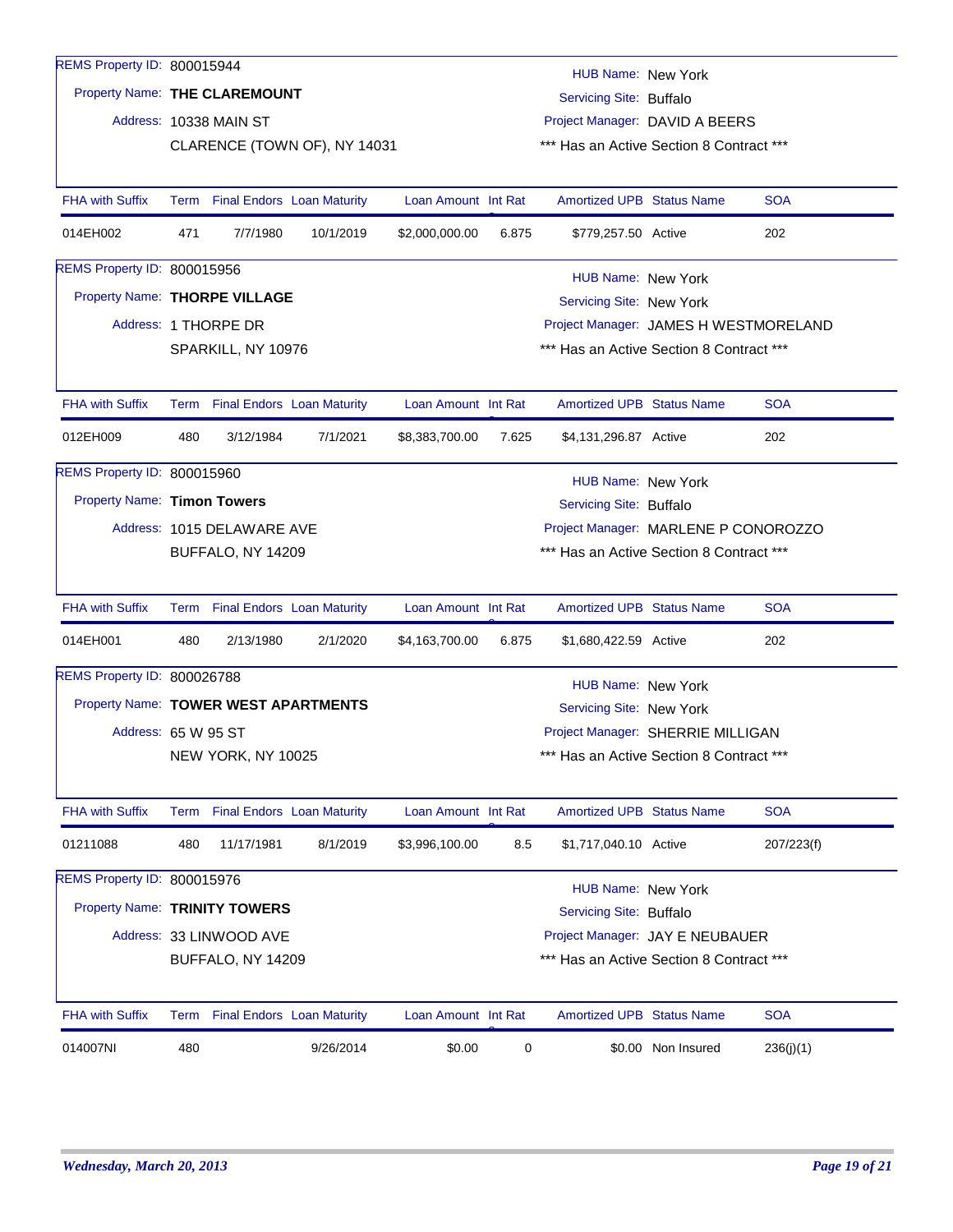| REMS Property ID: 800016026            |      |                                   |            |                     |       | HUB Name: New York                       |                          |                                                    |
|----------------------------------------|------|-----------------------------------|------------|---------------------|-------|------------------------------------------|--------------------------|----------------------------------------------------|
| Property Name: VAN RENSSELAER VILLAGE  |      |                                   |            |                     |       | Servicing Site: Buffalo                  |                          |                                                    |
| Address: 16TH ST                       |      |                                   |            |                     |       | Project Manager: JILL C SMOLEN           |                          |                                                    |
|                                        |      | WATERVLIET, NY 12189              |            |                     |       |                                          |                          | *** Does NOT Have an Active Section 8 Contract *** |
|                                        |      |                                   |            |                     |       |                                          |                          |                                                    |
| <b>FHA with Suffix</b>                 |      | Term Final Endors Loan Maturity   |            | Loan Amount Int Rat |       | <b>Amortized UPB Status Name</b>         |                          | <b>SOA</b>                                         |
| 013023NI                               | 480  |                                   | 10/11/2013 | \$0.00              | 0     |                                          | \$0.00 Non Insured       | 236(j)(1)                                          |
| REMS Property ID: 800016044            |      |                                   |            |                     |       | HUB Name: New York                       |                          |                                                    |
| Property Name: VILLA SERENE APARTMENTS |      |                                   |            |                     |       | Servicing Site: Buffalo                  |                          |                                                    |
|                                        |      | Address: 399 E 14TH ST            |            |                     |       | Project Manager: DAVID A BEERS           |                          |                                                    |
|                                        |      | ELMIRA HEIGHTS, NY 14903          |            |                     |       | *** Has an Active Section 8 Contract *** |                          |                                                    |
|                                        |      |                                   |            |                     |       |                                          |                          |                                                    |
| <b>FHA with Suffix</b>                 |      | Term Final Endors Loan Maturity   |            | Loan Amount Int Rat |       | <b>Amortized UPB Status Name</b>         |                          | <b>SOA</b>                                         |
| 01435010-G                             | 480  |                                   | 3/1/2014   | \$0.00              | 7     |                                          | \$228,240.03 Operational | 221(d)(3)MKT                                       |
| REMS Property ID: 800016069            |      |                                   |            |                     |       | HUB Name: New York                       |                          |                                                    |
| Property Name: WATERTOWN REHAB         |      |                                   |            |                     |       | Servicing Site: Buffalo                  |                          |                                                    |
|                                        |      | Address: 277 State Street         |            |                     |       | Project Manager: DAVID A BEERS           |                          |                                                    |
|                                        |      | WATERTOWN, NY 13601               |            |                     |       | *** Has an Active Section 8 Contract *** |                          |                                                    |
|                                        |      |                                   |            |                     |       |                                          |                          |                                                    |
| <b>FHA with Suffix</b>                 | Term | <b>Final Endors</b> Loan Maturity |            | Loan Amount Int Rat |       | <b>Amortized UPB Status Name</b>         |                          | <b>SOA</b>                                         |
| 01344037                               | 480  | 3/22/1983                         | 6/1/2015   | \$556,219.00        | 7     | \$58,813.87 Active                       |                          | 236(j)(1)                                          |
| REMS Property ID: 800016071            |      |                                   |            |                     |       | <b>HUB Name: New York</b>                |                          |                                                    |
| Property Name: WAVERLY ARMS            |      |                                   |            |                     |       | Servicing Site: New York                 |                          |                                                    |
|                                        |      | Address: 133 Waverly ST           |            |                     |       | Project Manager: AMBROSIO MELENDEZ       |                          |                                                    |
|                                        |      | <b>YONKERS, NY 10701</b>          |            |                     |       | *** Has an Active Section 8 Contract *** |                          |                                                    |
|                                        |      |                                   |            |                     |       |                                          |                          |                                                    |
| FHA with Suffix                        |      | Term Final Endors Loan Maturity   |            | Loan Amount Int Rat |       | Amortized UPB Status Name                |                          | <b>SOA</b>                                         |
| 01244045                               | 480  |                                   | 5/1/2013   | \$710,200.00        | 7     |                                          | \$13,074.65 Operational  | 236(j)(1)                                          |
| REMS Property ID: 800016050            |      |                                   |            |                     |       | <b>HUB Name: New York</b>                |                          |                                                    |
| Property Name: WHEATFIELD TOWERS       |      |                                   |            |                     |       | Servicing Site: Buffalo                  |                          |                                                    |
|                                        |      | Address: 6849 PLAZA DR            |            |                     |       | Project Manager: MARGO E RICHARDSON      |                          |                                                    |
|                                        |      | NIAGARA FALLS, NY 14304           |            |                     |       | *** Has an Active Section 8 Contract *** |                          |                                                    |
|                                        |      |                                   |            |                     |       |                                          |                          |                                                    |
| <b>FHA with Suffix</b>                 |      | Term Final Endors Loan Maturity   |            | Loan Amount Int Rat |       | <b>Amortized UPB Status Name</b>         |                          | <b>SOA</b>                                         |
| 014EH013                               | 480  | 10/13/1983                        | 9/1/2020   | \$4,001,800.00      | 7.625 | \$1,826,114.10 Active                    |                          | 202                                                |